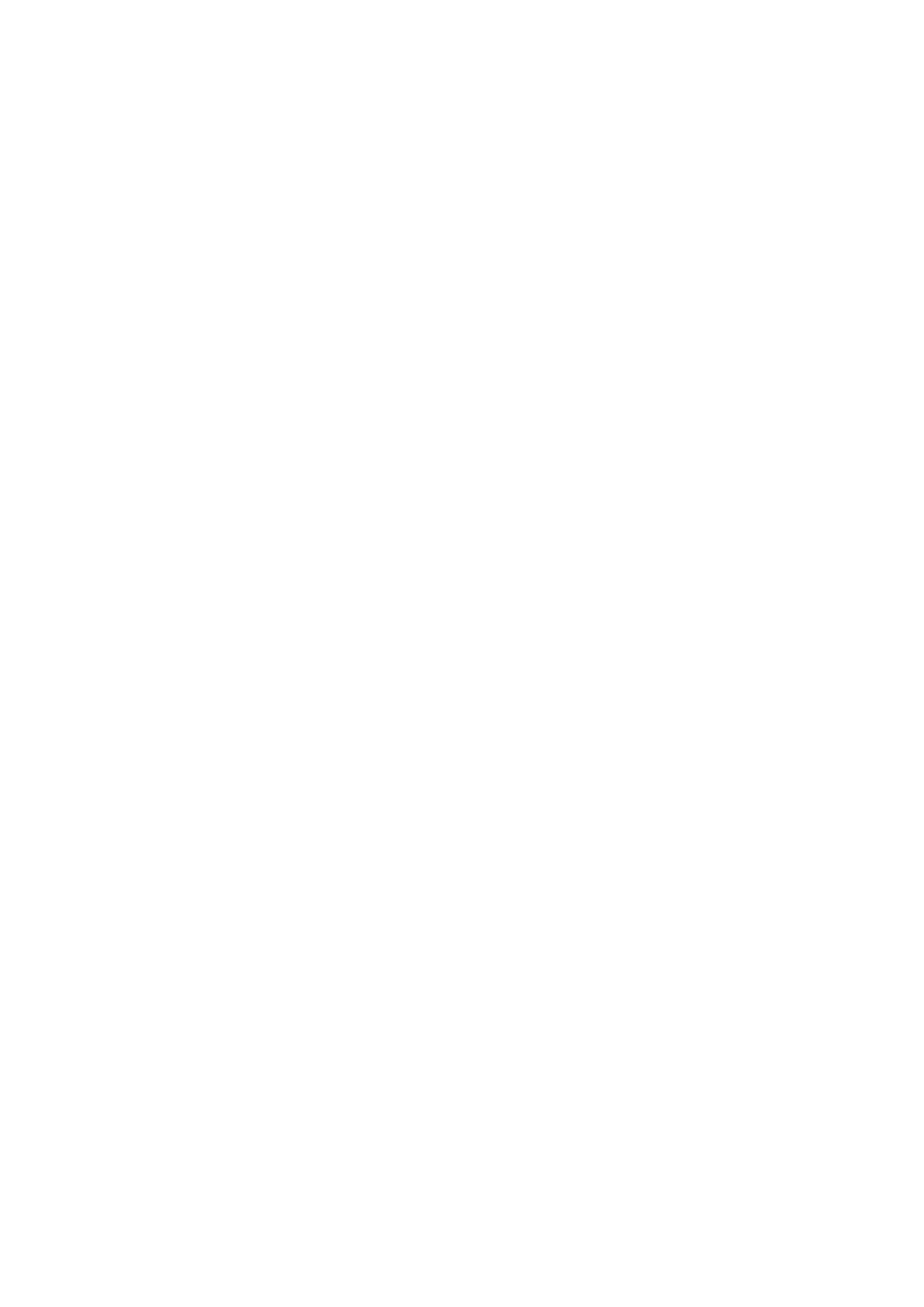# **Table of Contents**

|                | <b>VISION, MISSION &amp; VALUES</b>    | PAGES 4-5          |
|----------------|----------------------------------------|--------------------|
| $\overline{2}$ | <b>CHAIR'S REPORT</b>                  | <b>PAGES 6-7</b>   |
| 3              | <b>REPORT FROM THE CEO</b>             | PAGES 8-9          |
| $\overline{4}$ | <b>HIGHLIGHTS &amp; PLANS FOR 2022</b> | <b>PAGE 10</b>     |
| 5              | <b>CURRENT ACCOUNT</b>                 | PAGE 11            |
| 6              | <b>TREASURER'S REPORT</b>              | <b>PAGE 12</b>     |
| 7              | <b>INCOME &amp; EXPENDITURE</b>        | PAGE 13            |
| 8              | <b>BALANCE SHEET</b>                   | PAGE 14            |
| 9              | <b>INDEPENDENT AUDITORS' REPORT</b>    | <b>PAGES 15-16</b> |
| 10             | <b>DIRECTORS' REPORT</b>               | <b>PAGES 17-18</b> |
| 11             | <b>SUPERVISORY COMMITTEE REPORT</b>    | <b>PAGES 19-20</b> |
| 12             | <b>30 YEAR ANNIVERSARY</b>             | <b>PAGES 21-24</b> |
| 13             | <b>COMMUNITY GRANTS</b>                | <b>PAGES 25-26</b> |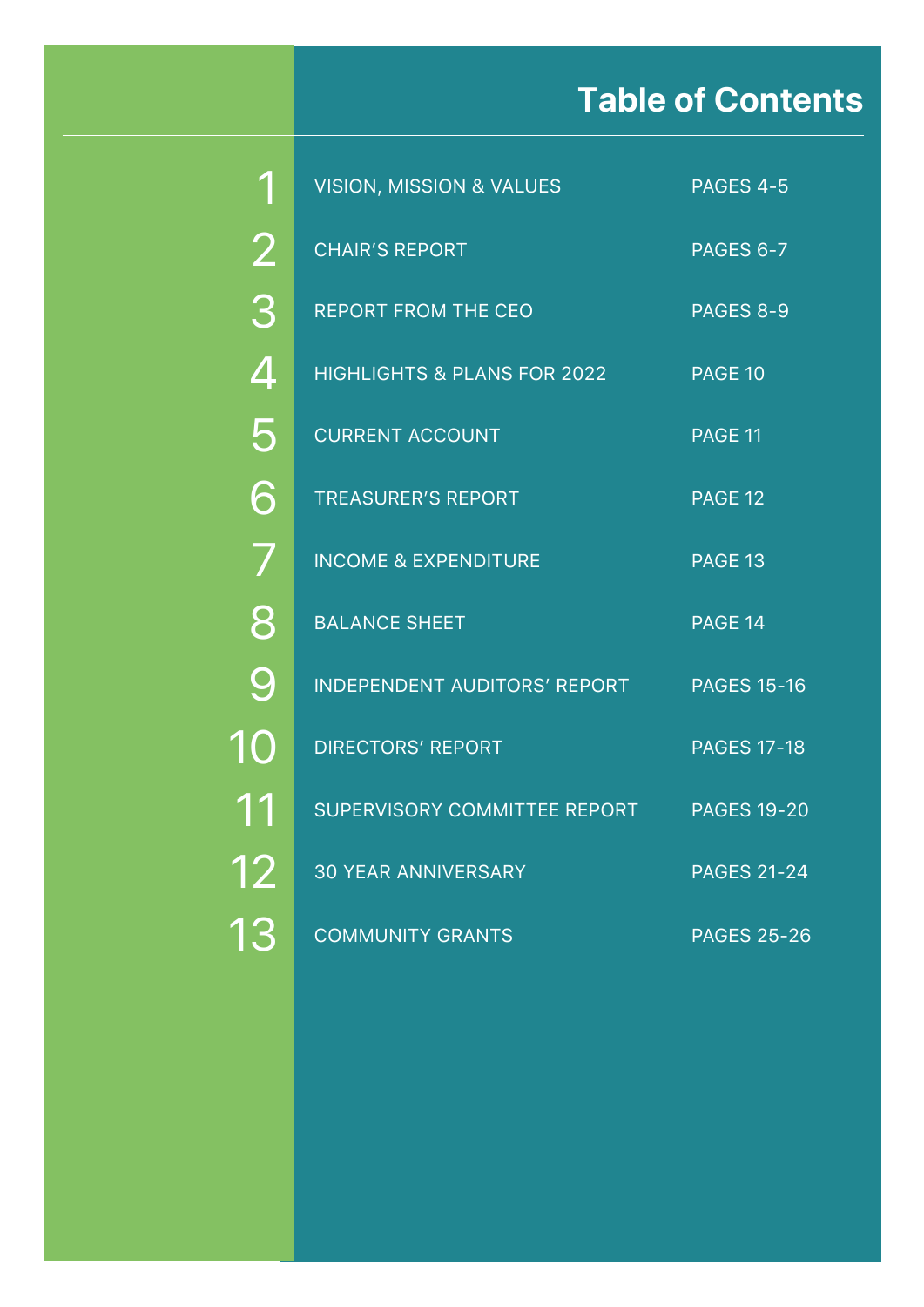### **Vision, Mission & Values**



### Vision

'To be the first choice financial provider for our members and future members.'

### Mission

To be a responsible financial institution driven by mission, not profit. We will put into action the 'credit union difference' - to be a democratic, ethical and innovative provider of financial products and services, building strong member relationships and with a unique, fairness based offering in an increasingly competitive financial marketplace.

Through robust financial performance and by providing credible and affordable alternatives, we aim to be a catalyst for the economic wellbeing of our membership and community.

### Values

To ensure Clockwise remains strong and sustainable, we will be responsible and effective financial managers by:

- making sound business decisions to achieve solid financial results
- managing risks responsibly to safeguard Clockwise's assets
- investing our funds responsibly
- working with partners and organisations who share our values

We will provide members with outstanding service and help them achieve their financial goals by:

- treating them with respect and dignity
- giving them trustworthy advice about the financial options we can make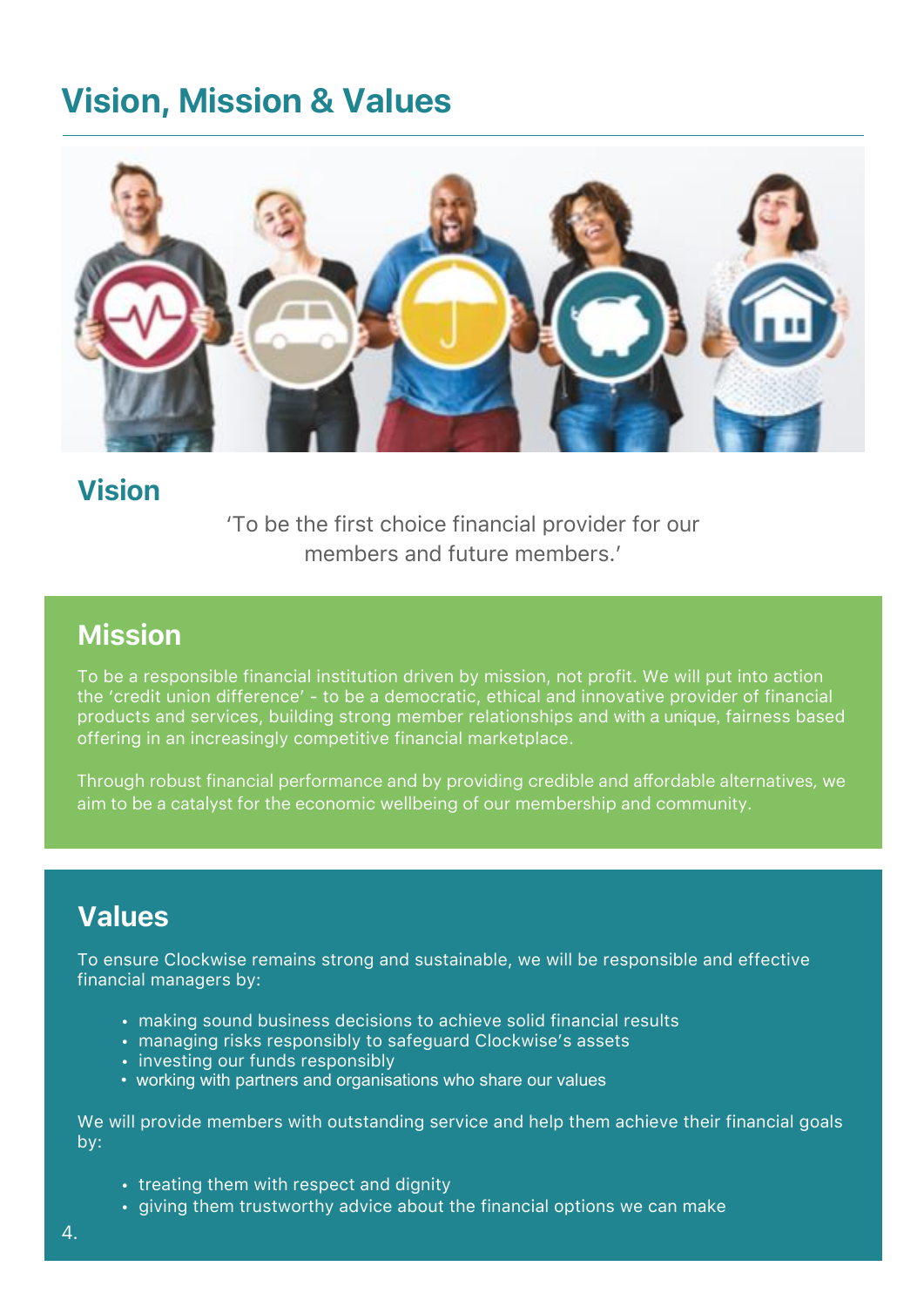### **Vision, Mission & Values**



- offering products and services that meet their unique needs and provide good value
- protecting their right to privacy
- ensuring that low income and marginalised members have access to necessary financial services

We will provide meaningful opportunities for members to have input in setting the direction of the credit union by:

- offering multiple channels for them to provide us with input and feedback
- addressing their concerns in a timely manner

We will ensure that Clockwise is a great place to work by:

- creating a workplace that is healthy, diverse, stimulating and rewarding
- providing the leadership, tools, resources and opportunities for employees to do their best work and achieve their full potential

We will be accountable for living up to our commitments to the community by:

- making continuous and measurable progress in meeting our commitments
- ensuring our community grants programme reaches out to diverse groups in need of support across the communities we serve
- measuring our social impact and reporting our findings to members annually

We will support the wider Credit Union community by:

• co-operating and collaborating with other Credit Unions, particularly those in need of help and expertise

Supporting regional and national initiatives around development of the Credit Union movement, regulatory change, financial inclusion, and awareness.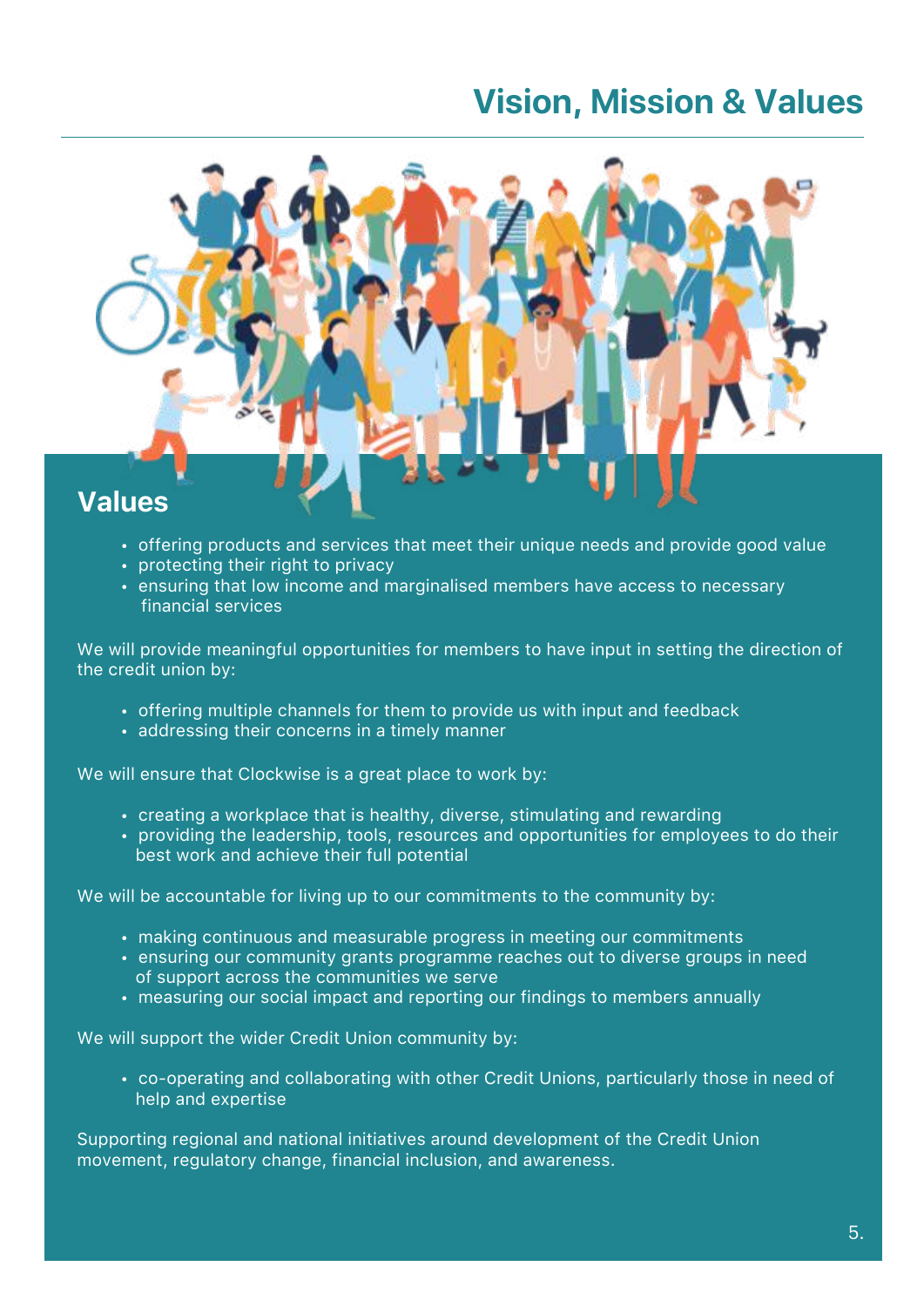It gives me great pleasure, on behalf of the Board of Directors of Clockwise Credit Union, to introduce this report to the year ended 30th September 2021 as we celebrate 30 years of providing services to the community.

2020/21 has been a challenging year, during which we continued to see the impact of the pandemic both our members and also on our staff and ways of working. Nevertheless, we had a good year with improving performances, in terms of growth, and we continued our technological advancements and ambitious plans. But for most of us, the second half of the year was dominated by the work surrounding the merger with New Central Credit Union, based in Coventry, and covering Coventry and Warwickshire. Board members and members of our management team have worked incredibly hard in ensuring:

- 1. The merger was in the best interests of both sets of members
- 2. The financial outcomes were positive

We successfully completed the merger just after the year end on the 4th October, and, whilst there have inevitably been teething problems, overall it was a success and we are pleased to welcome the members, Board and staff of New Central Credit Union to their first Clockwise AGM. Three of the Directors have chosen to join our Board and I welcome Paul Harris, Sue Barton and Peter Smith.

Those who were around at the opening of the credit union 30 years ago will perhaps never have dreamt that we would be where we are today. So much has changed dramatically from the early days of no automation; dependent wholly on the goodwill and hard work of many volunteers over the years who chose to give their time, believing they could make a difference. And they have, along with countless volunteers since and the dedicated staff we have been fortunate to have worked with over the years.

The one constant has been the desire to put our members at the heart of all the decisions we make and the services we continue to improve.

 The ongoing economic uncertainty will continue to bring challenges for many of our members and for the credit union, but I am confident Clockwise will continue to provide the services our members need and want, and maintain our financial strengths to enable us to do so.  $\epsilon$ 

In this I can tell you we have a strong, professional, and committed Board. However, we recognise there will always be areas for improvement, so this year we undertook a full Governance review, using Governance Mutual, to provide an independent audit of where we are now as a Board and ways we can improve and develop. The report has been received, and as a group, we will be considering its content and recommendations.

Our thoughts go to the family of Peter Tattersall, who was the Credit Union Project Officer for Leicester and Leicestershire back in the 80's and instrumental in our formation and early development, who passed away recently. Our sympathy to his wife, Judy, who served as a director for the Credit Union for any years, and to his family.

I would like to thank all our members for continuing to support the credit union and its services. I must offer thanks to all the staff for their dedication and hard work, and my fellow directors for the ongoing hard work and commitment.

Looking forward to another successful year!

Paul Mattioli Chair of Clockwise Credit Union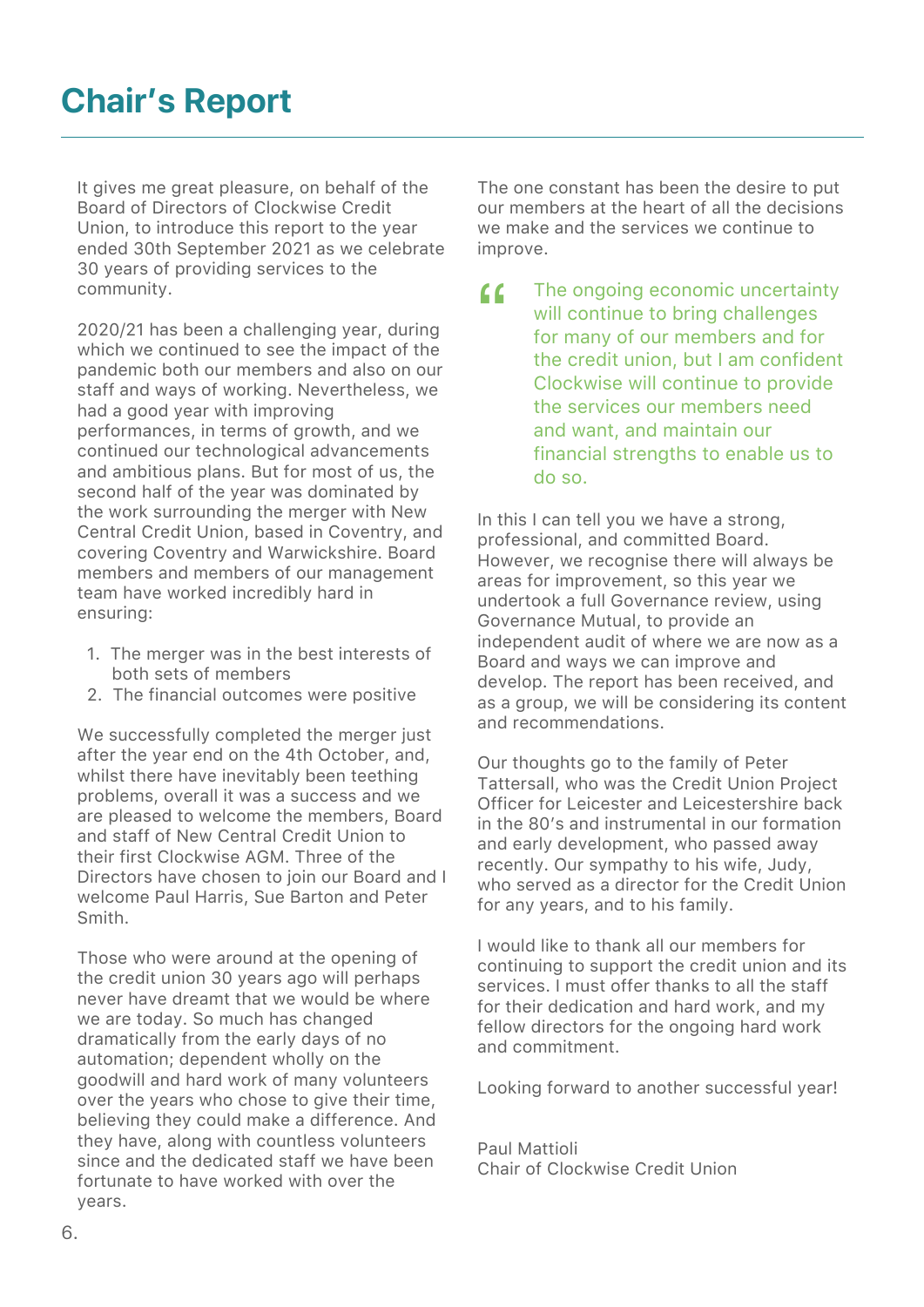# **Chair's Report**

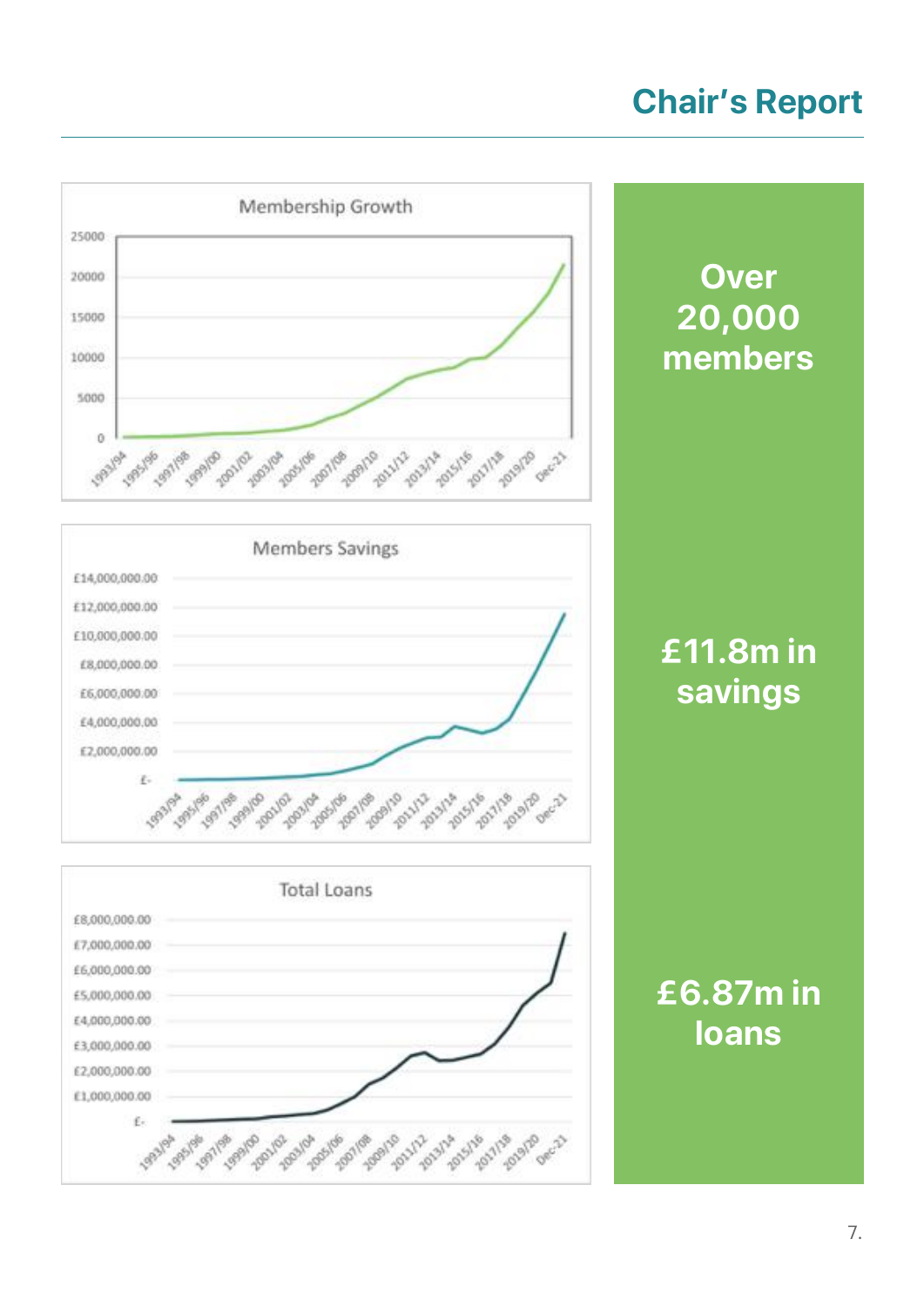Another eventful year to report in this, our 30th year of service to the community. The ongoing challenges of the pandemic continue to be with us.

Deeply concerning is the impact of COVID on our communities, with many of lower income households hardest hit. Almost daily the impact of rising costs of food, utilities and National Insurance are being reported. We are beginning to see increases in arrears and bad debt and expect that trend to sadly continue, and we are ensuring our staff are equipped to offer the best advice and service for those who already have loans and get into difficulties as well as those applying who are already at the point where they can't afford to repay a loan.



The staff have continued to respond to the challenge of supporting and serving our members through the ongoing stages of the pandemic and I am immensely proud of how they have coped, sometimes with their own challenging personal circumstances. Our members remain our primary focus for all we do and strategic decisions we make.

Undoubtedly, the biggest story of the year was the work leading up to and the merger itself of Clockwise with New Central Credit Union.

The merger was successfully completed just after the year end, bringing out merged balance sheets to £11.8m in savings, £6.87m in loans and over 20,000 members. The merger is a fantastic opportunity to continue to expand our services to a wider market.

By merging with an established credit union network, it means that we can improve the financial services throughout Coventry and Warwickshire, where credit union membership is relatively low.

In broadening our geographical base, the merger also means widening the positive impact credit union products and services have on a local economy and in supporting the financial wellbeing of the local community.

As another positive outcome of the merger, we welcome to the Clockwise team, Malar, Marta and Maha, the staff at New Central (one member of staff moved on to pastures new and a second, Jothi, had already joined our IT team as a Test Analyst prior to the merger). We are delighted they chose to join the Clockwise team. We also now have a second office in the centre of Coventry, on Smithfield Way. We are really looking forward to working together to deliver quality products and excellent service to the communities of Coventry and Warwickshire, alongside our existing areas.

Later in the report, you can read more about our 30 year anniversary - but most reading this will not be aware that I have worked for Clockwise since it began (firstly as a volunteer, then as its first employee) and I am so proud of what we have achieved and very optimistic and excited for the future ahead - hard work no doubt, but I believe we have the expertise, the ambition, and the team to deliver.

Once again, my sincere thanks to the team for their hard work and professionalism, especially during the ongoing challenges of living and working through the pandemic and to the Directors, for their direction and support.

And to members. Once again, a large proportion of our new members come straight from referrals of existing members to their family and friends, so thank you so much for that and please continue! It's heartening to know so many of you love what we do and are willing to share with others.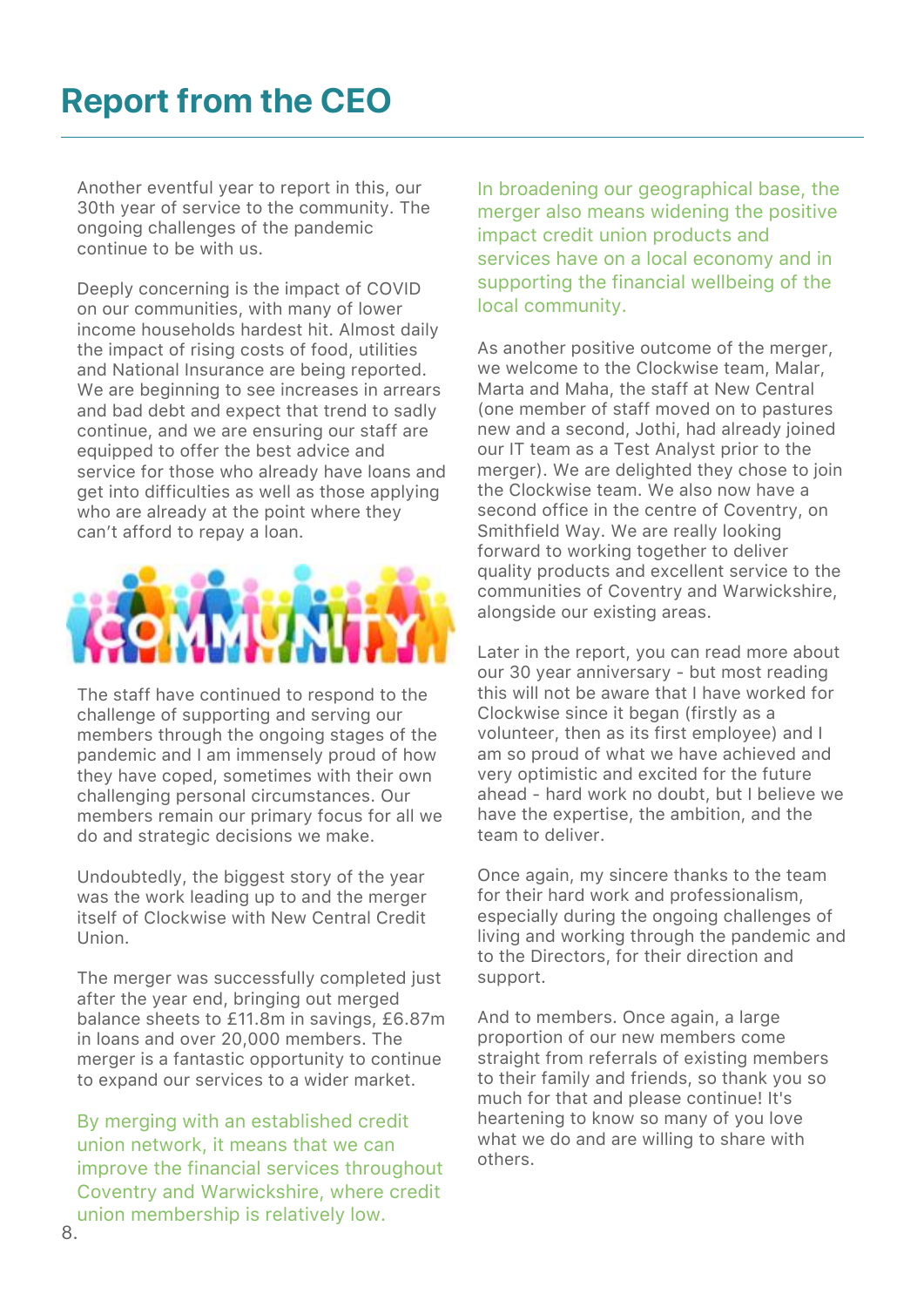

### Social Impact

As we reported last year, measuring the impact Clockwise has on the community it serves and the value it brings, has been a high priority and we were really pleased with the outcomes.

Natasha (Kai-Zen), who is undertaking the work on our behalf, has continued with a second project. She has already completed a members' survey - and thanks to all who responded. Your insights, thoughts and observations make a difference. She will soon be looking to bring some members together for a focus group, to delve a little deeper into how we can continue to learn from members and improve the services we deliver.

If Natasha contacts you, please think about being part of that. She will also be meeting with Board members to explore how the data we have gathered can improve on the value we bring our members. So watch this space for the results!

Teresa Manning MBE Clockwise CEO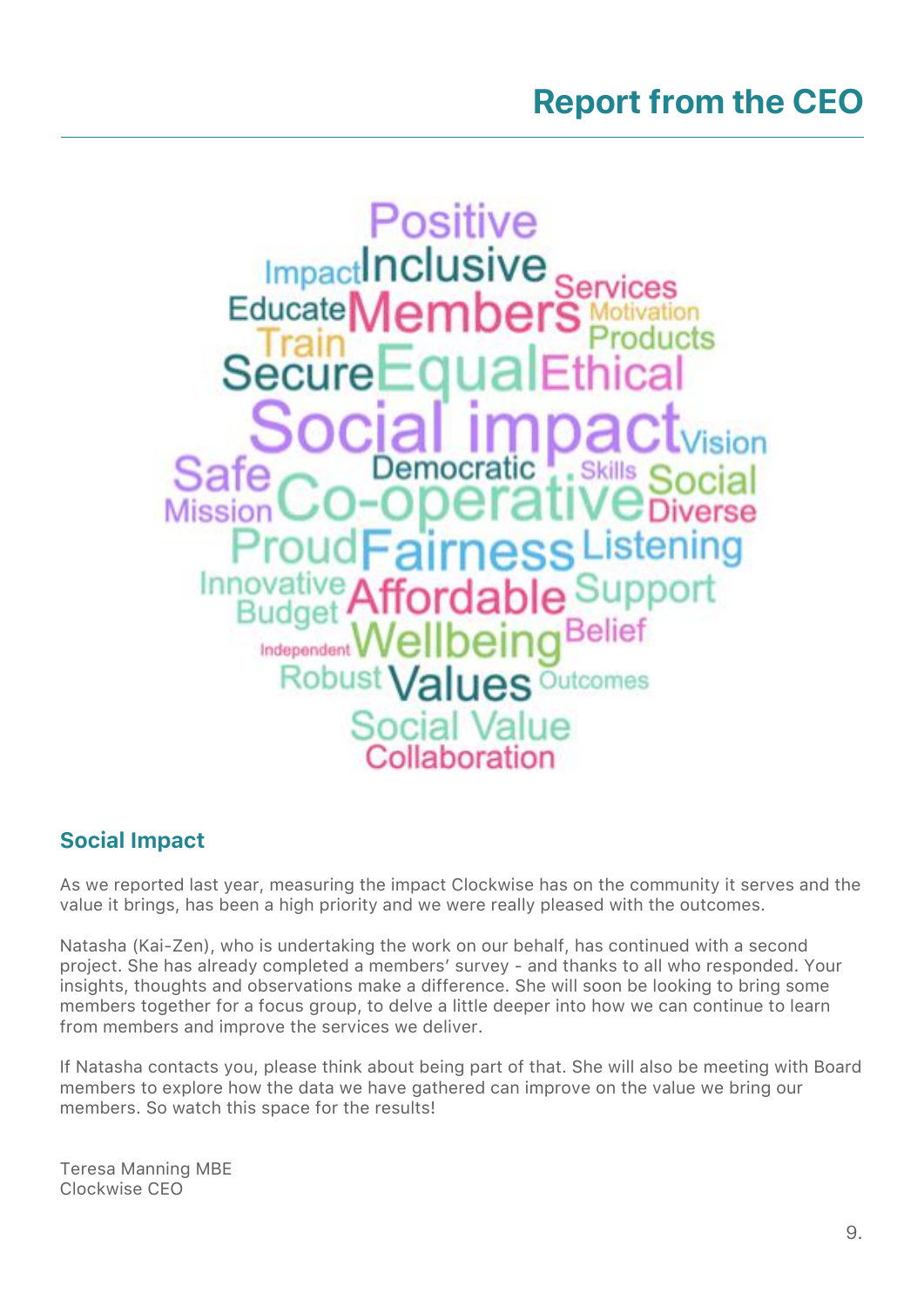### Rewarding Members

Some years ago, the Board took the decision that whilst we were making surplus' we should ensure that the people who helped generate that surplus should also benefit from it - our members. Once again, Clockwise maintained its commitment to rewarding its members by paying out:

- £40,000 in interest on savings
- £47,600 in loan interest rebates

### **Technology**

During the past year, we have continued to invest in our technology to improve the products and services available to members. Our main focus has been on the development of a new core system for the Credit Union. This is a long term investment of up to £400,000 which, when complete, will provide Clockwise with a solid foundation for growth and development over the next decade.



During the summer and autumn, the team worked to support the New Central merger ensuring that all New Central member details and accounts were successfully transferred to Clockwise. We also introduced Strong Customer Authentication on our member website and mobile app, making them more secure than ever.

We hope to launch a new member facing website this year to better showcase our financial products and news about the Credit Union.

The site will feature a more modern design for easier mobile access and a focus on keeping members, like you, updated on topics such as improving financial wellbeing, Clockwise Community Grant news, new product launches and relevant information.

Finally, we partnered with HooYu, a specialist provider of digital customer onboarding technology. HooYu allows new members to prove their identity quickly and easily when joining Clockwise online and helps ensure we comply with 'Know your customer' requirements.

### My Savings Tool

The tool keeps you on track so you know how much you need to save to reach your goal.

To make sure you stay on track you are updated regularly on your progress and can adjust your savings amount if you need to. Available to you at the click of a button. Just login to your app and use it anytime.

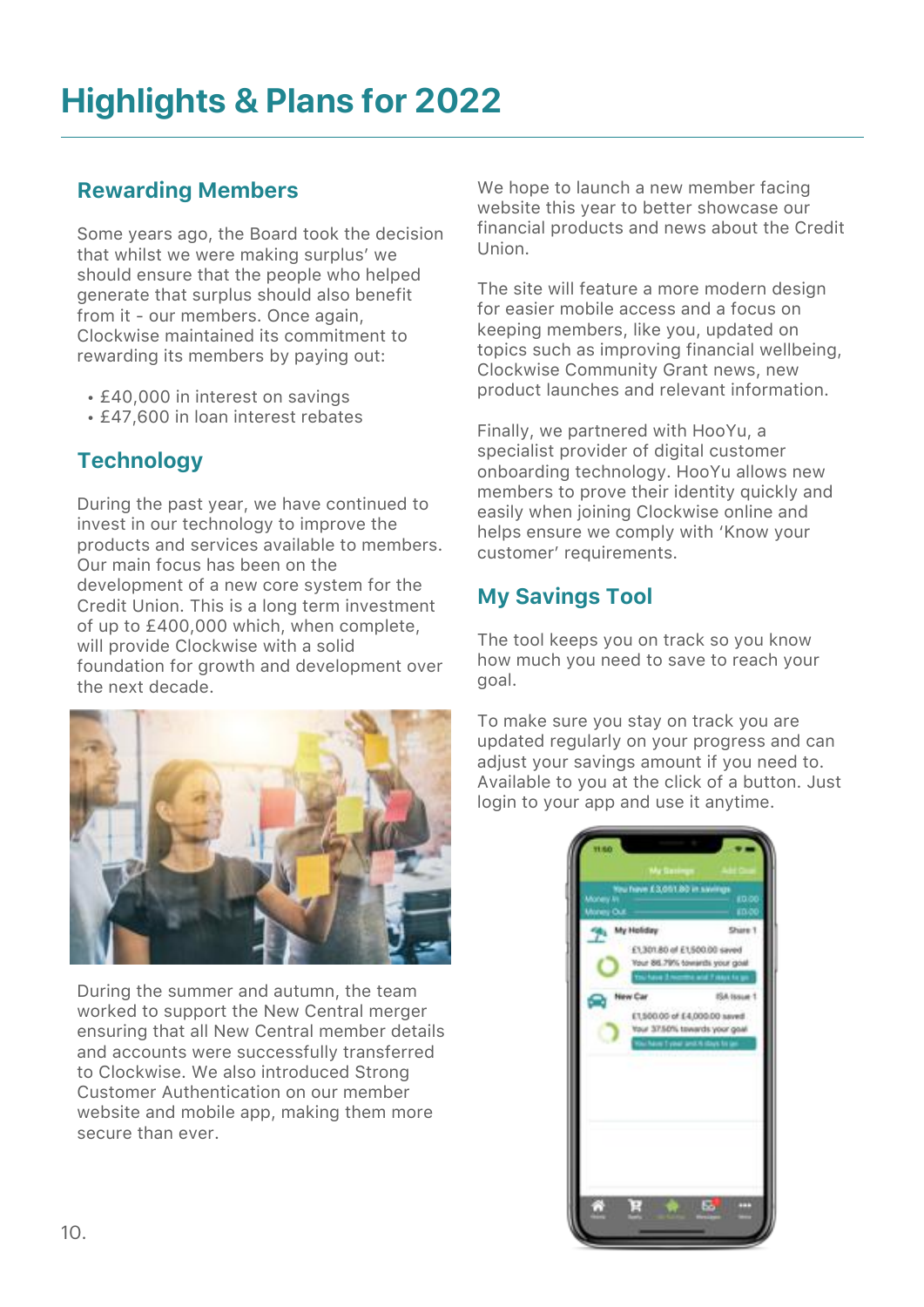### **Current Account**



### Current Account coming in 2022

Open a Clockwise Credit Union current account to make managing your money easier.

Our current account allows you to manage your normal day-to-day spending. You can pay bills, set up direct debits or standing orders and receive any salary or benefit payments.

| $\blacktriangleright$ Faster payments |
|---------------------------------------|
| $\bullet$ Cash at branch              |
| $\blacktriangleright$ Direct debits   |

- Pay in wages or benefits
- **Standing orders**
- **Optional Visa Debit Card**

The Current Account for everyone:



- 
- Support a local, ethical credit union  $\bullet$  All your accounts in one place
-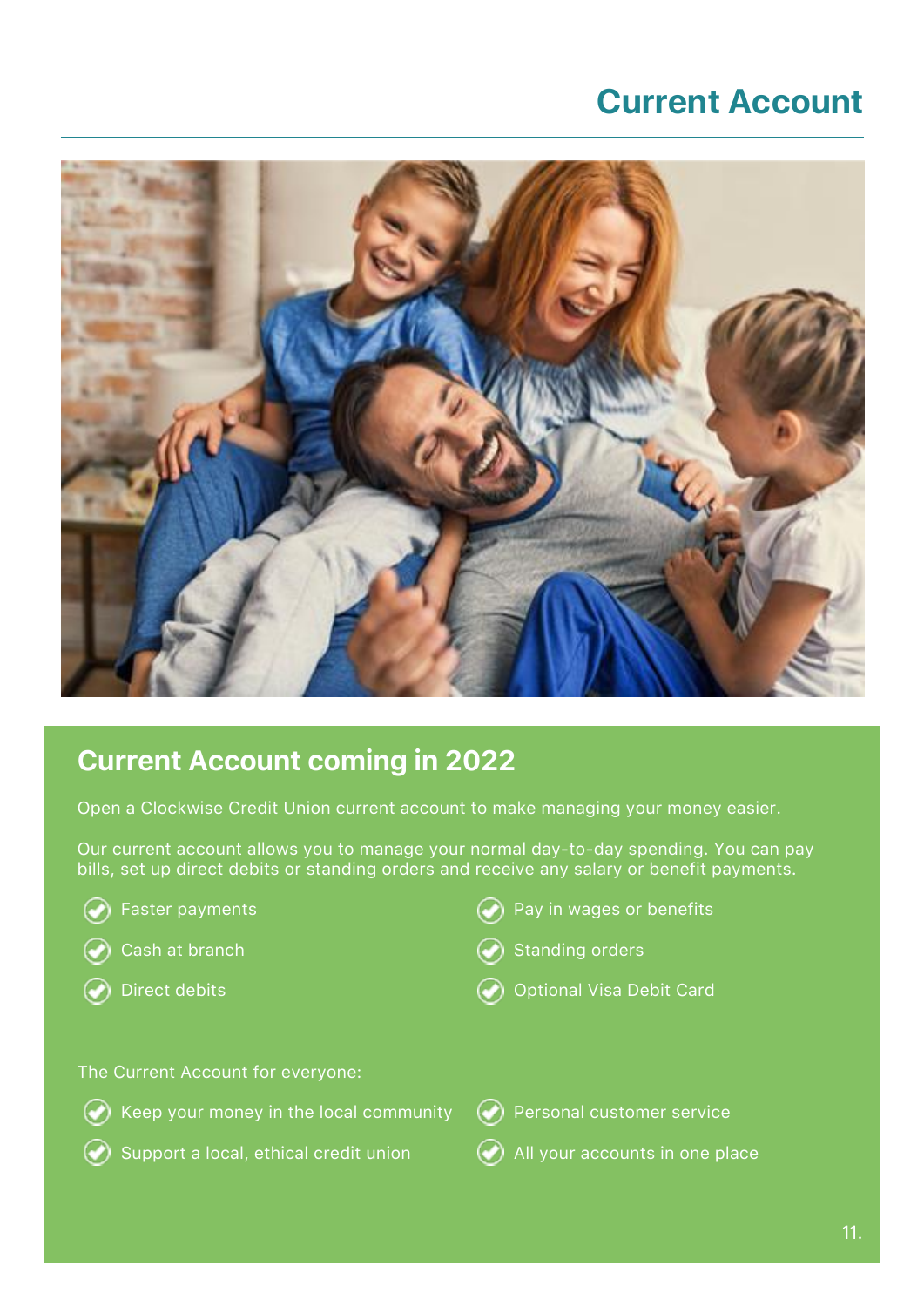2020/21 has been another good financial year for Clockwise despite the challenges of COVID, with a 12% increase in loans to 5.7 million, with most of our loans being made to members who are financially excluded from the mainstream banking system. This increase in loans has generated additional income which has produced a surplus of £193,693 after setting aside £41,694 for payment of interest to members. This surplus has been used to increase our Revenues, which we hold to meet Bank of England regulations, and to finance the major IT developments currently underway, that will improve our service to members.

#### Income

Total income of £1,779,812 is £107,000 higher than last year's income. 88% of total income is loan interest with the remainder being grants, membership entrance fees, bank interest, bad debt recoveries and other sundry sources of income. Grant income includes £88,000 from Fair4All Finance to meet additional costs incurred as a result of the COVID pandemic.

### **Expenditure**

Total expenditure of £1,539,458 os £67,000 higher than the previous year. We have employed employed additional IT staff as we continue to invest in a major revamp of our computer systems. The Faster Payments transaction processing system has proved popular with members, resulting in an increase in transaction processing costs. Although our Loan Book has grown, our level of bad debts, net of recovered debts, has reduced from £417,000 in 2019/20 to £361,000 in 2020/21. We continue to adopt a sensitive approach to the management of repayment of members' loans and are successful in ensuring that over 94% of all loans are repaid.

### Balance Sheet

We are pleased to record another year of increases in members loans, up to £611,000 to £5.7 million.

Our savings products continue to be attractive to members with total savings of £9.6 million at September 2021, an increase of £1.9 million since September 2020. This has resulted in an increase in our bank balances of £5 million at September 2021. We continue to seek to reduce our bank balances through increased lending.

Each member's £1 investment with Clockwise was worth £1.16 at September 2021.

### **Capital**

Retained Earnings.

The Bank of England Prudential Regulation Authority (PRA) has set regulations on minimum Capital levels to be maintained by Credit Unions. Clockwise must maintain Capital equivalent of at least 5.2% of Clockwise Total Assets. At September 2021, Clockwise Capital was 13.8% of Total Assets. This demonstrates the financial strength of Clockwise.

Bank of England Prudential Regulation Authority (PRA)

All credit unions are required to meet a number of financial ratios monitored by the PRA at quarterly intervals. Clockwise met these ratios at each quarter.

### Budget and Business Plan

The three year business strategy has been updated and a one year budget, inclusive of the additional savings and loans arising from the merger of New Central Credit Union, has been agreed by the Board for 2021/22.

Monthly results are monitored against the budget wit corrective action taken where actual results deviate from plan.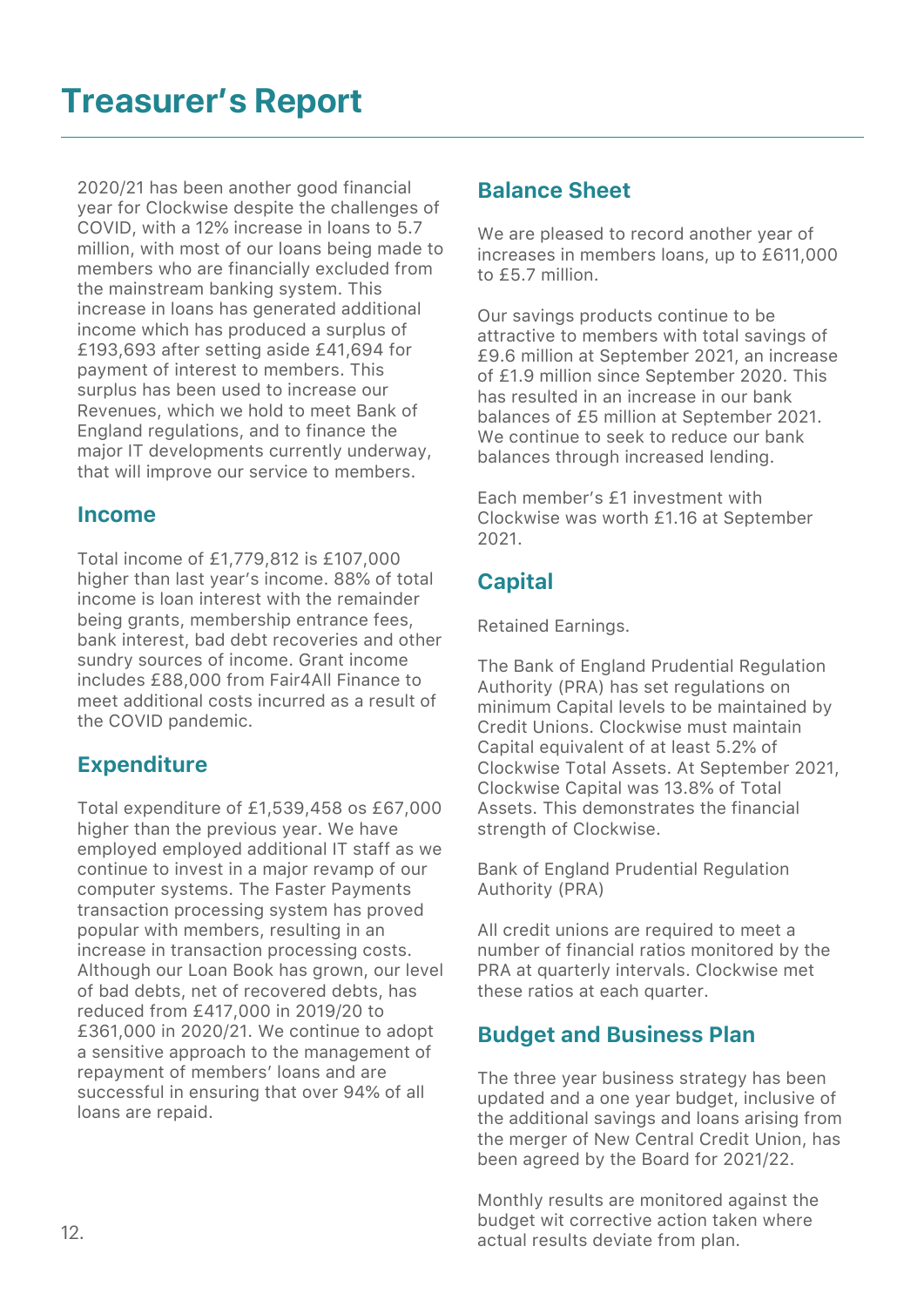### **For the year ended 30th September 2021**

|                                        | 2021<br>£ | 2020<br>£ |
|----------------------------------------|-----------|-----------|
| <b>INCOME</b>                          |           |           |
| <b>Interest on Loans</b>               | 1,564,876 | 1,455.756 |
| <b>Entrance &amp; Service Fees</b>     | 15,682    | 15,830    |
| <b>Bank Interest</b>                   | 26,011    | 6,171     |
| <b>Bad Debts Recovered</b>             | 65,742    | 51,087    |
| <b>Grant Income</b>                    | 106,231   | 115,337   |
| Other Income                           | 1,270     | 27,959    |
| <b>TOTAL INCOME</b>                    | 1,779,812 | 1,672,140 |
| <b>EXPENDITURE</b>                     |           |           |
| <b>Employment Costs</b>                | 635,725   | 620,346   |
| <b>Property Costs</b>                  | 20,493    | 17,256    |
| <b>IT &amp; Office Costs</b>           | 148,676   | 112,238   |
| <b>Transaction Processing</b>          | 52,525    | 28,009    |
| Insurance                              | 25,893    | 19,112    |
| Depreciation                           | 23,610    | 27,270    |
| <b>Trade Association Fee</b>           | 11,777    | 9,108     |
| <b>Audit Fees</b>                      | 8,366     | 28,858    |
| Marketing                              | 54,018    | 40,872    |
| <b>Debt Management Fees</b>            | 53,819    | 38,281    |
| Legal & Professional                   | 1,382     | 3,457     |
| <b>Other Operating Costs</b>           | 28,194    | 26,856    |
| <b>Rewarding Borrowers Refund</b>      | 48,409    | 32,399    |
| <b>Bad Debts</b>                       | 426,571   | 468,354   |
|                                        | 1,539,458 | 1,472,416 |
| <b>SURPLUS FOR THE YEAR BEFORE TAX</b> | 240,354   | 199,724   |
| <b>Corporation Tax</b>                 | $-4,967$  | $-1,172$  |
|                                        | 235,387   | 198,552   |
| <b>Less Dividend/Interest</b>          | $-41,694$ | $-70,127$ |
| <b>SURPLUS FOR THE YEAR</b>            | 193,693   | 128,425   |
|                                        |           |           |
| <b>TRANSFER TO RETAINED PROFIT</b>     | 193,693   | 128,425   |
|                                        |           |           |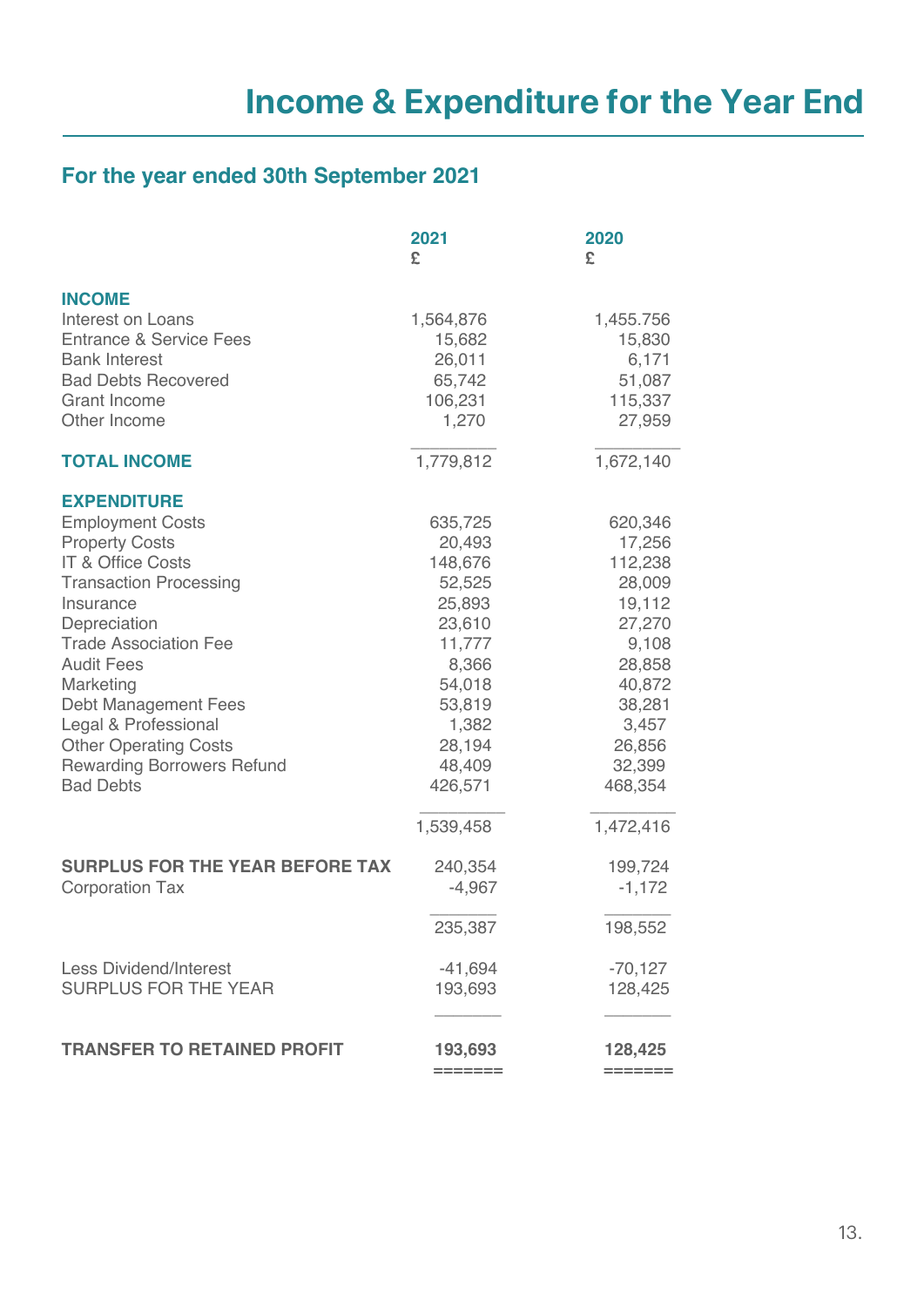### **Balance Sheet**

| As at 30th September 2021                                                                                                          | 2021                                                     | 2020                                                     |
|------------------------------------------------------------------------------------------------------------------------------------|----------------------------------------------------------|----------------------------------------------------------|
|                                                                                                                                    | £<br>£                                                   | £<br>£                                                   |
| <b>FIXED ASSETS</b><br><b>Tangible Assets</b>                                                                                      | 500,786                                                  | 406,636                                                  |
| <b>LOANS TO MEMBERS (NET)</b>                                                                                                      | 5,714,523                                                | 5,103,108                                                |
| <b>CURRENT ASSETS</b><br><b>Sundry Debtors</b><br><b>Bank current &amp; Deposit Accounts</b>                                       | 151,751<br>5,003,030                                     | 144,308<br>3,602,967                                     |
|                                                                                                                                    | 5,154,781<br>========                                    | 3,747,275<br>========                                    |
| <b>CREDITORS: AMOUNTS FALLING DUE</b><br><b>WITHIN ONE YEAR</b><br>Sundry Creditors & Deferred Income<br><b>Dividend Provision</b> | 157,652<br>37,831<br>195,483                             | 135,154<br>56,284<br>191,438<br>=========                |
| <b>NET CURRENT ASSETS</b>                                                                                                          | 4,959,298                                                | 3,555,837                                                |
| <b>TOTAL ASSETS LESS CURRENT</b><br><b>LIABILITIES</b>                                                                             | 11,174,607<br>$=$ = = = = = = = = =                      | 9,065,581<br>========                                    |
| <b>SHARE ACCOUNTS</b><br><b>CASH ISA</b><br><b>CHILD TRUST FUND</b><br>YOUNG SAVERS<br><b>RETAINED EARNINGS</b>                    | 7,969,322<br>1,303,858<br>248,473<br>82,421<br>1,570,533 | 6,027,091<br>1,304,149<br>260,638<br>96,863<br>1,376,840 |
|                                                                                                                                    | 11,174,607<br>=========                                  | 9,065,581<br>---------                                   |
|                                                                                                                                    |                                                          |                                                          |

Approved on behalf of the Board of Directors 26th January 2022.

Signed:

FRE BOWLIN

Paul Mattioli Chair **Brian Wilson, Treasurer**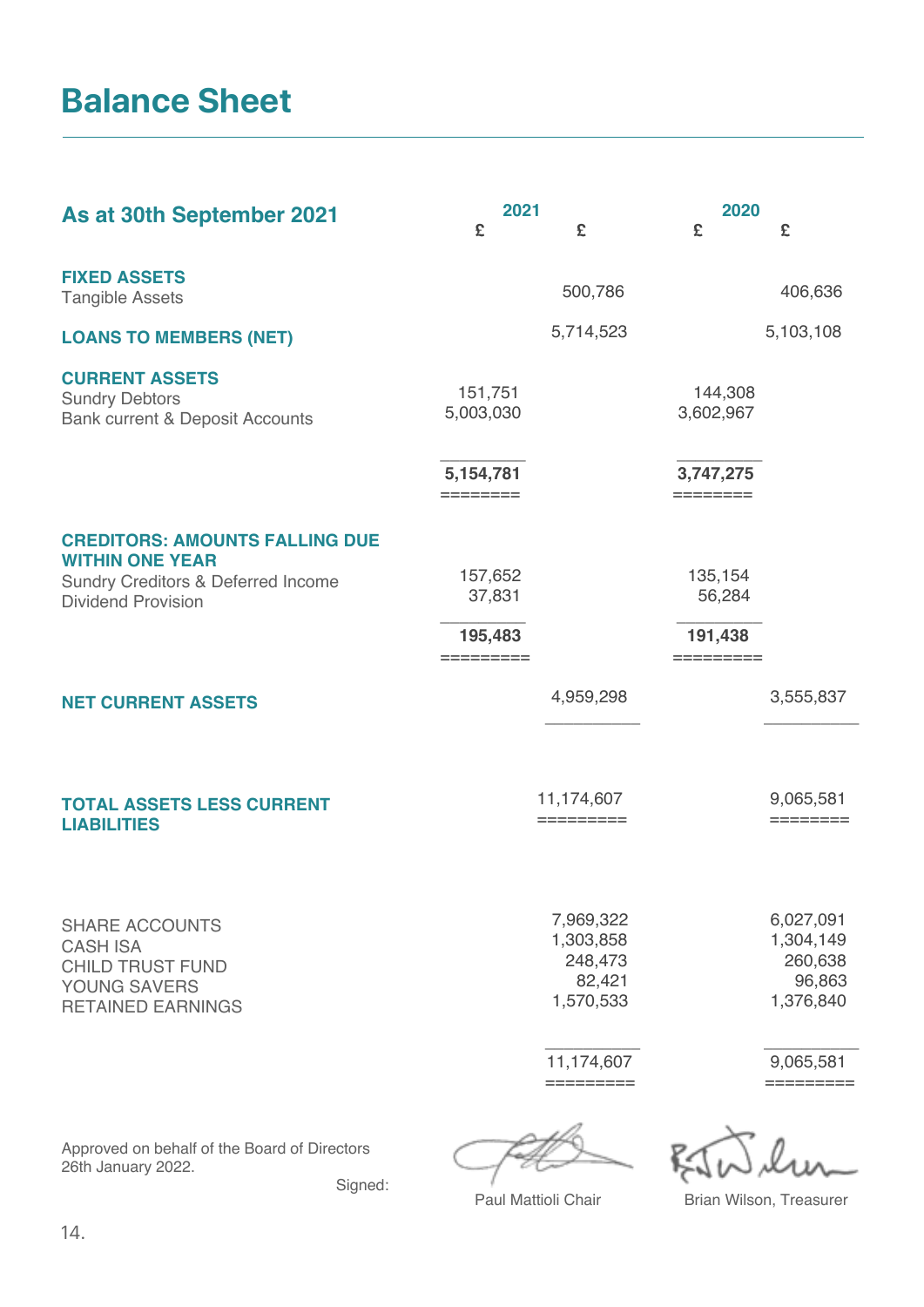# **Auditors' Report**

### Year Ended 30th September 2021

Independent Auditors' Report to the members of Clockwise Credit Union Limited

### **Opinion**

We have audited the financial statements of Clockwise Credit Union Limited (the 'credit union') for the year ended 30th September 2021 which comprise the Revenue Account, Balance Sheet, Statement of Changes in Retained Earnings, Cash Flow Statement and notes to the financial statements, including a summary of significant accounting policies.

The financial reporting framework that has been applied in their preparation is applicable law and United Kingdom Accounting Standards, including Financial Reporting Standard applicable in the UK and Republic of Ireland (United Kingdom Generally Accepted Accounting Practice).

In our opinion, the financial statements:

- give a true and fair view of the state of the Credit Union's affairs as at 30th September 2021 and of its income and expenditure for the period then ended; and
- have been prepared in accordance with the requirements of the Co-operative and Community Benefit Societies Act 2014 and Credit Unions Act 1979.

### Basis for opinion

We conducted our audit in accordance with International Standards on Auditing (UK) (ISA's (UK) and applicable law. Our responsibilities under those standards are further described in the Auditors' responsibilities for the audit of the financial statement section of our report.



We are independent of the society in accordance with the ethical requirements that are relevant to our audit of the financial statements in the UK including the FRC's Ethical Standard, and we have fulfilled our other ethical responsibilities in accordance with these requirements. We believe that the audit evidence we have obtained is sufficient and appropriate to provide a basis for our opinion.

#### Conclusions relating to ongoing concerns

We have nothing to report in respect of the following matters in relation to which the ISA's (UK) require us to report to you where:

- the directors' use of the going concern basis of accounting in the preparation of the financial statements is not appropriate; or
- the directors have not disclosed in the financial statements any identified material
- uncertainties that may cast significant doubt about the society's ability to continue to adopt the going concern basis of accounting for a period of at least twelve months from the date when the financial statement are authorised for issue.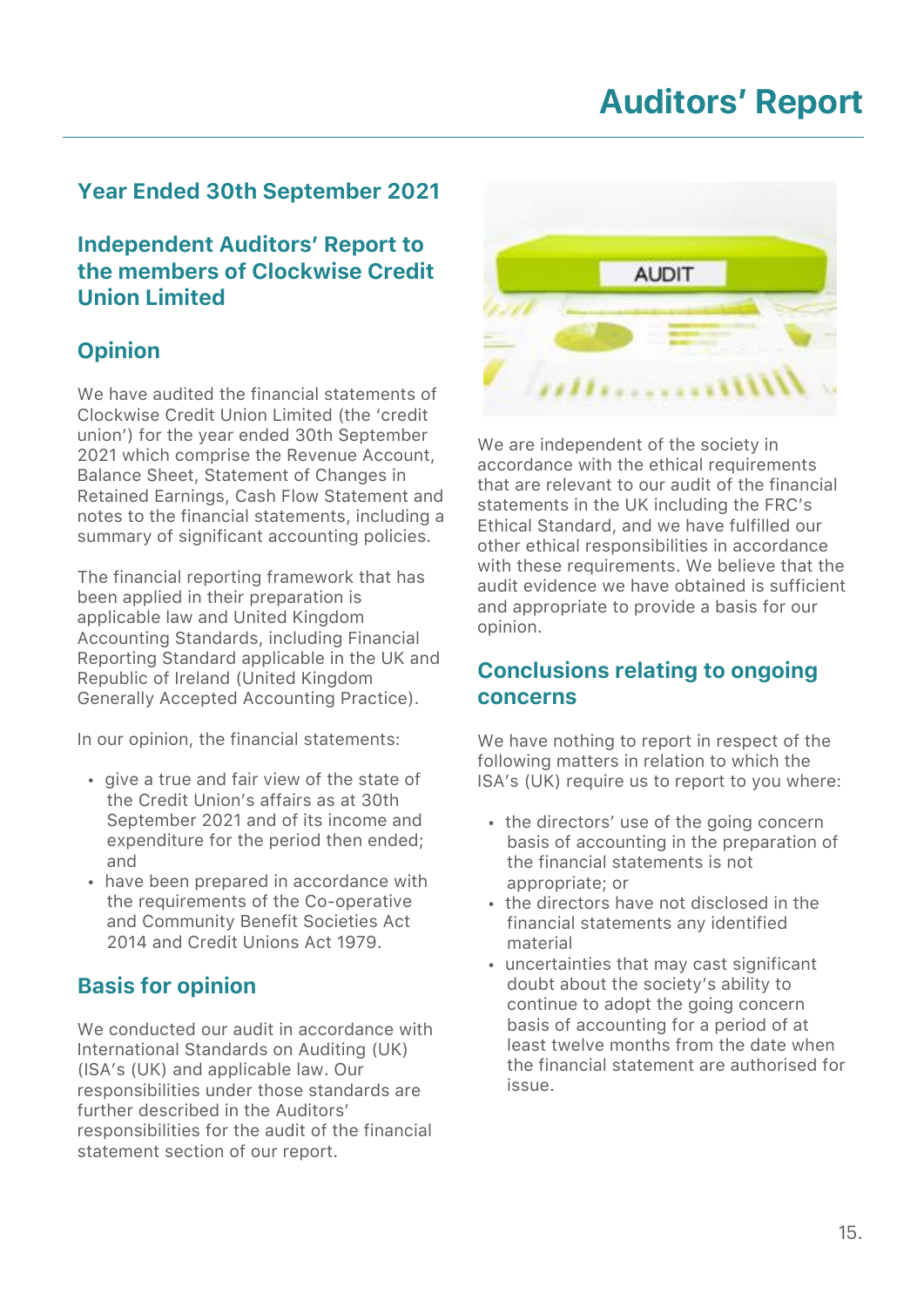### Other Information

The directors are responsible for the other information The other information comprises the information included in the Directors' Report other than the financial statements and our auditors' report.

In connection with our audit of the financial statements or our knowledge obtained in the audit or otherwise appears to be materially misstated. If we identify such material inconsistencies or apparent material misstatements, we are required to determine whether there is a material misstatement in the financial statements or a material misstatement of the other information. If, based on the work we have performed, we conclude that there is a material misstatement of this other information, we are required to report that fact.

We have nothing to report in this regard.

#### Matters on which we are required to report by exception

We have nothing to report in respect of the following matters where the Co-operative and Community Benefit Societies Act 2014 requires us to report to you if, in our opinion:

- a satisfactory system of internal control over transactions has not been maintained or;
- the society has not kept proper accounting records; or;
- the financial statements are not in agreement with the books of account; or
- we have not received all the information and explanations we need for our audit.

### PWH Accountancy Limited Statutory Auditors

 The Counting House High Street Lutterworth Leicestershire LE17 4AY

### Responsibilities of the Directors

As explained more fully in the Directors' responsibilities statement, the Directors are responsible for the preparation of the financial statements and for being satisfied that they give a true and fair view, and for such internal control as they determine is necessary to enable the preparation of financial statements that are free from material misstatement, whether due to fraud or error.

In preparing the financial statements, the Directors are responsible for assessing the society's ability to continue as a going concern, disclosing, as applicable, matters related to going concern and using the going concern basis of accounting unless the Directors either intend to liquidate the society or to cease operations, or have no realistic alternative but to do so.

### Auditors' Responsibilities

Our objectives are to obtain reasonable assurance about whether the financial statements as a whole are free from material misstatement, whether due to fraud or error, and to issue an auditors' report that includes our opinion. Reasonable assurance is a high level of assurance, but it is not a guarantee that an audit conducted in accordance with ISA's (UK) will aways detect a material misstatement when it exists. Misstatements can arise from fraud or error and are considered material if, individually or in the aggregate, they could reasonably be expected to influence the economic decisions of users taken on the basis of these financial statements.

A further description of our responsibilities for the audit of the financial statements if located on the Financial Reporting Council's website at https://www.frc.org.uk/ auditorsresponsibilities. This description forms part of our auditors' report.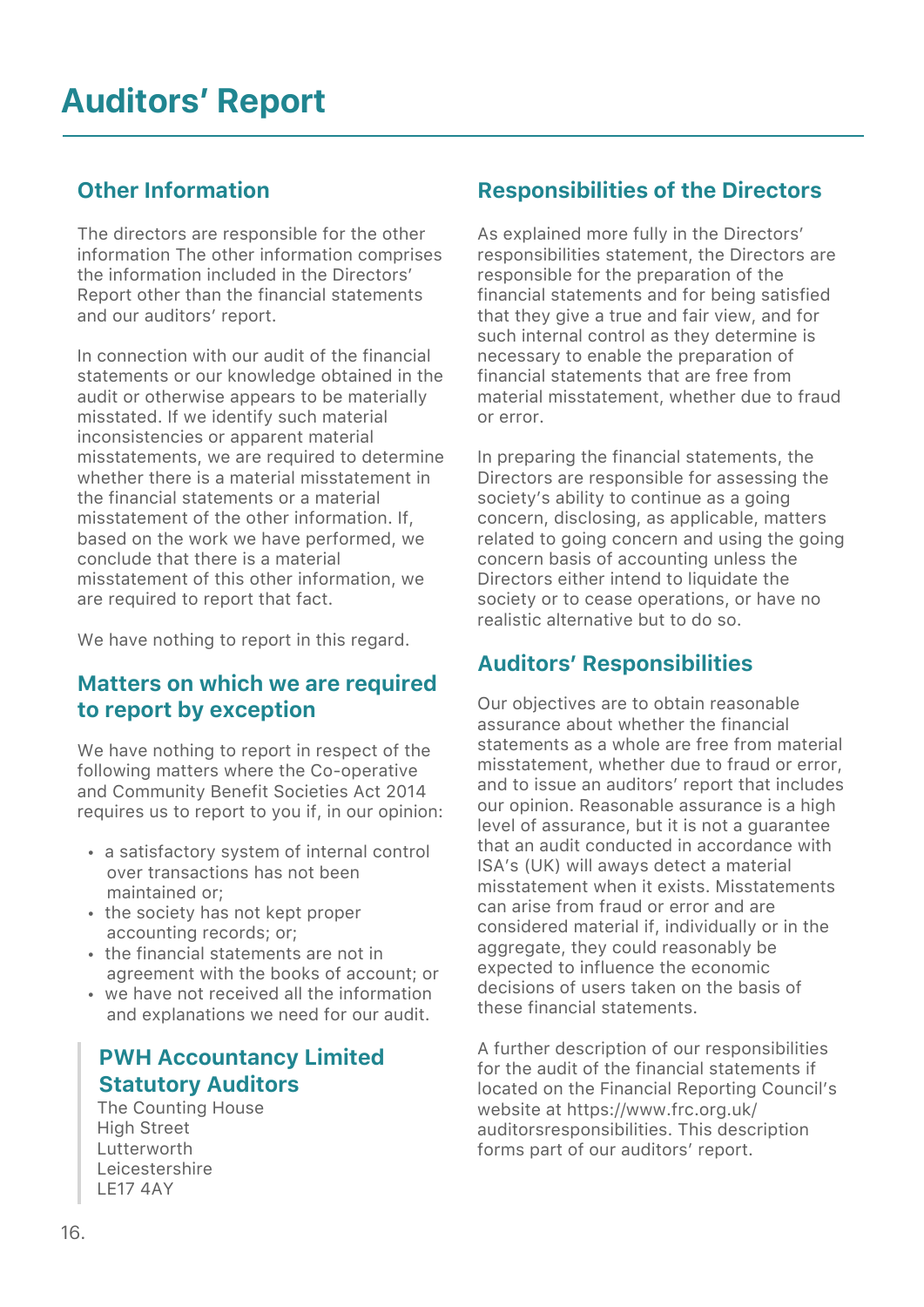### **Directors' Report**

The directors present their annual report on the affairs of the credit union, together with the accounts and auditors' report for the year.

#### Principal Activities

The principal activities of the credit union are those of a credit union, accepting deposits from and lending sums to its members, with the objects of promoting thrift amongst its members and providing credit for their benefit at a fair and reasonable rate of interest.

#### Results of Operations an Dividends

The results for the year are as shown in the attached accounts, as are movements in the credit union's fixed assets

#### Directors of Management

The directors during the year were:

Paul Mattioli (Chair) Brian Wilson (Treasurer) John Lally Jurek Puszczynski Keith Rose Roy Stephenson Mary Hirst Paul Taylor Andy Bird (co-opted November 2020) Roma Frisby (co-opted October 2020) Jeremy Edwards (co-opted February 2021) P Dickinson (resigned December 2020)

#### Directors' Responsibilities

The directors are responsible for preparing the Annual Report and the financial statements in accordance with applicable law and United Kingdom Generally Accepted Accountancy Practice.



Co-operative and Community Benefit Act law and Credit Union law requires the directors to prepare financial statements for each financial year which give a true and fair view of the state of affairs of the credit union and of the excess of income over expenditure of the credit union for that period. In preparing those financial statements, the directors are required to:

- select suitable accounting policies and then apply them consistently;
- make judgements and estimates that are reasonable ad prudent;
- state whether applicable accounting standards have been followed subject to any material departures disclosed and explained in the financial statements;
- prepare the financial statements on the going concern basis unless it is appropriate to presume that the credit union will continue in business.

The directors are responsible for keeping proper accounting records which disclosed with reasonable accuracy at any time, the financial position of the society and enable them to ensure that they financial statements comply with the Co-operative Benefit Act Societies 2014. They are also responsible for safeguarding the assets of the credit union and hence for taking reasonable prevention and detection of fraud and other irregularities.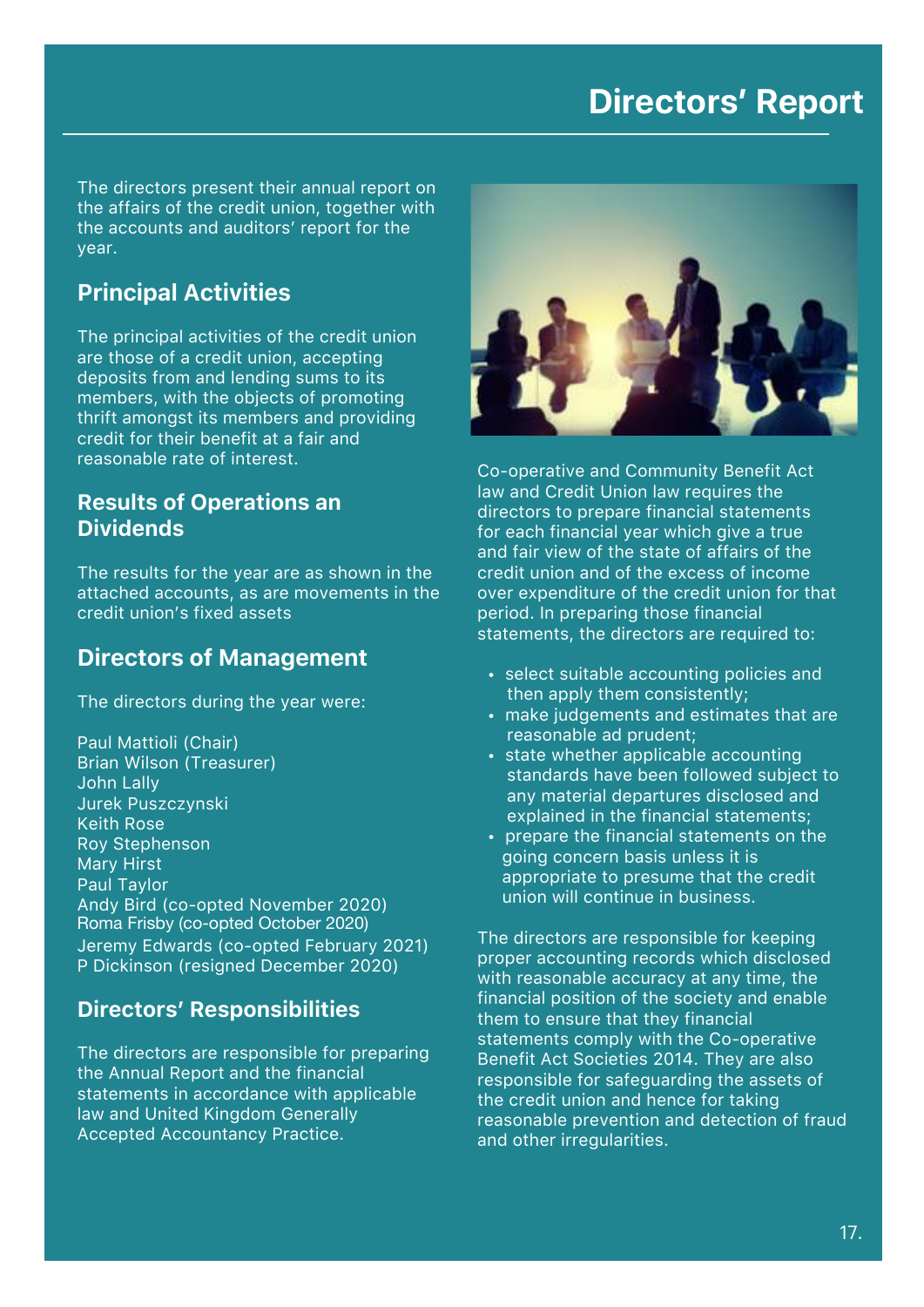### **Directors' Report**

The directors confirm that so far as they are aware, there is no relevant audit information of which the credit union's auditors are unaware. They have taken all the steps the they ought to have taken as directors in order to make themselves aware of any relevant audit information and to establish the the credit union's auditors are aware of that information.

Signed on behalf of the directors

### **Auditors:**

PWH Accountancy Ltd The Counting House **High Street Lutterworth Leicestershire** LE17 4AY 8

Paul Mattioli **Brian Wilson Chair Treasurer** 



#### Administrative Information

Registered in January 1992 Register Number IP00280C PRA/FCA Registration 213498

#### Business & Registered Addresses

Leicester Head Office 1 St. Nicholas Place Leicester LE1 5LB

**Coventry** 41 Smithford Way **Coventry** CV1 1GY

Telephone: 0330 175 5792

Email: enquiries@clockwise.coop

Website: www.clockwise.coop

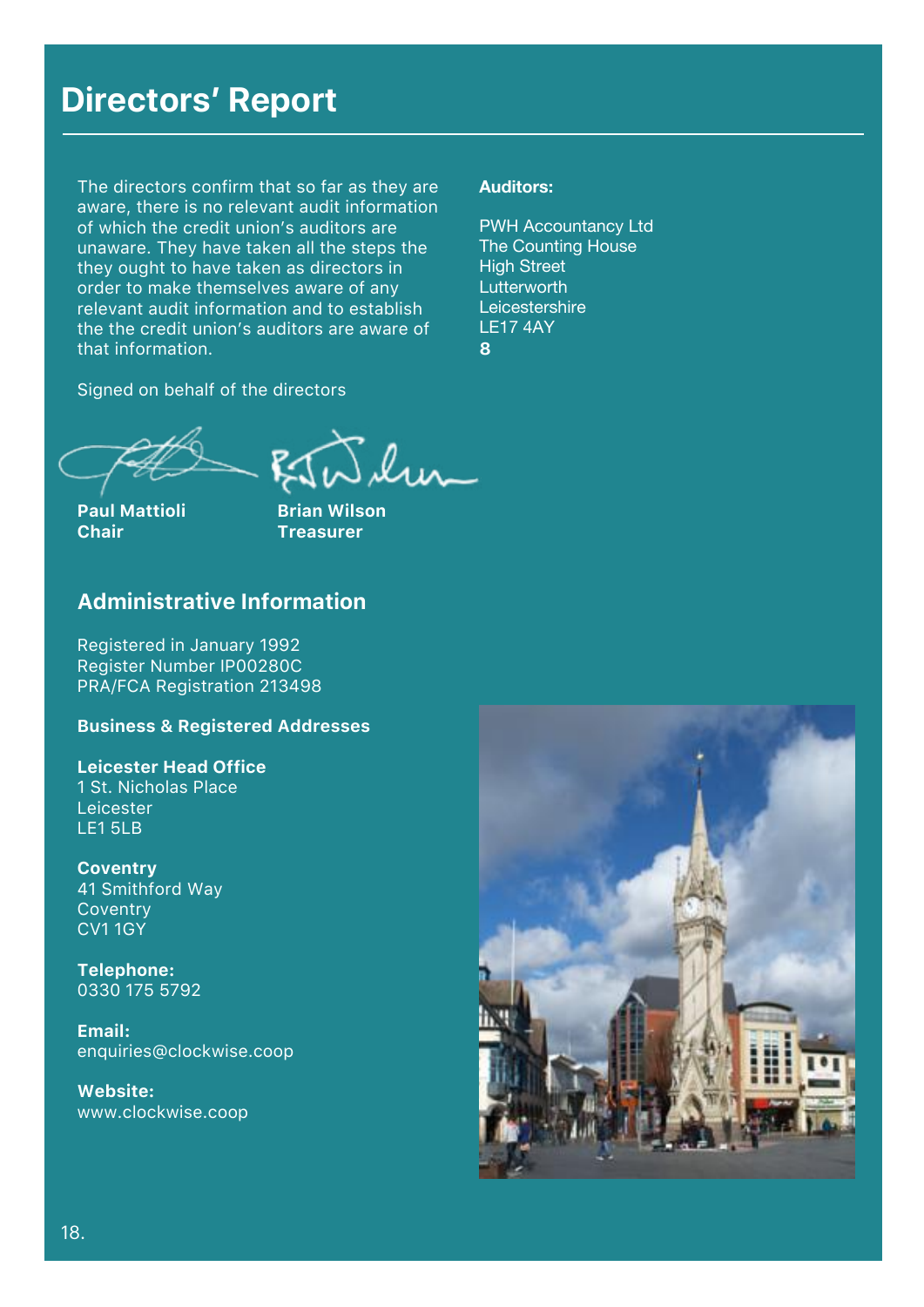#### Role and Composition of the Supervisory Committee

The Supervisory Committee (SC) is the credit union's internal audit committee and provides scrutiny over the work of both the Management and the Board on behalf of Clockwise members. Its purpose is to make reasonable assessments as to whether Clockwise operates within the law, its own rules and policies, and within the framework laid down by the regulatory authorities. Work may be delegated to staff or outside specialists however overall responsibility remains with the SC.

The SC currently consists of three members, Jeremy Siddall, Paul Ashfield and Paul Constable (Chair).

The SC follows the guidance and regulatory requirements set out by the Financial Conduct Authority (FCA) and the Prudential Regulation Authority (PRA) relating to the structure and behaviour expected from a "well-run" credit union. The implementation requirements are expected to be proportionate to the size of the credit union and the activities it undertakes but will require having:

- a structure with clear lines of responsibility, compliant with the Senior Managers Regime,
- effective processes to identify, manage, monitor and report the risks to the Board,
- internal controls in place, including robust administrative and accounting procedures, and
- information systems that are controlled and secure,
- clear policies and procedures,
- people with appropriate skills, where members' interests are protected and treated fairly,
- processes in place to reduce the risk of financial crime,
- processes and controls to ensure compliance with FCA and PRA rules and legislation.

The SC in its audit and review activities, looks to assess the effectiveness of governance and compliance in Clockwise against these requirements.

### Developments during 2020/2021

The Board and Management have had to address significant challenges in focusing on the risks posed by the continuing Covid 19 pandemic whilst maintaining significant focus and resource on the ongoing development of the internal IT system and the evaluation and completion of a merger with New Central Credit Union (NCCU).

The latter two areas are critical for the business and membership and are complex projects requiring significant management and control oversight. The SC noted at times that work pressures had some impacts upon normal information flow and IT development timeframes.

Overall, it is the SC's view that the business addressed these critical issues and remained in control of the projects. There will need to be some time required to allow the merger to "bed in" whilst maintaining and further improving service levels to its membership.

The audit work by Howard, our external auditors, covered Debt recovery and Monitoring Processes; an area considered critical in light of the potential for a worsening bad debt position due to Covid impacts and also reviewing Regulatory Reporting and Compliance processes. The SC and Board were pleased with the report, produced in July 2021, was very positive with the Debt Recovering and Monitoring Processes showing improvements and no material issues reported with only one note raised regarding larger roll-over lending assessments where some additional risks were identified and drawn to the Board's attention for action.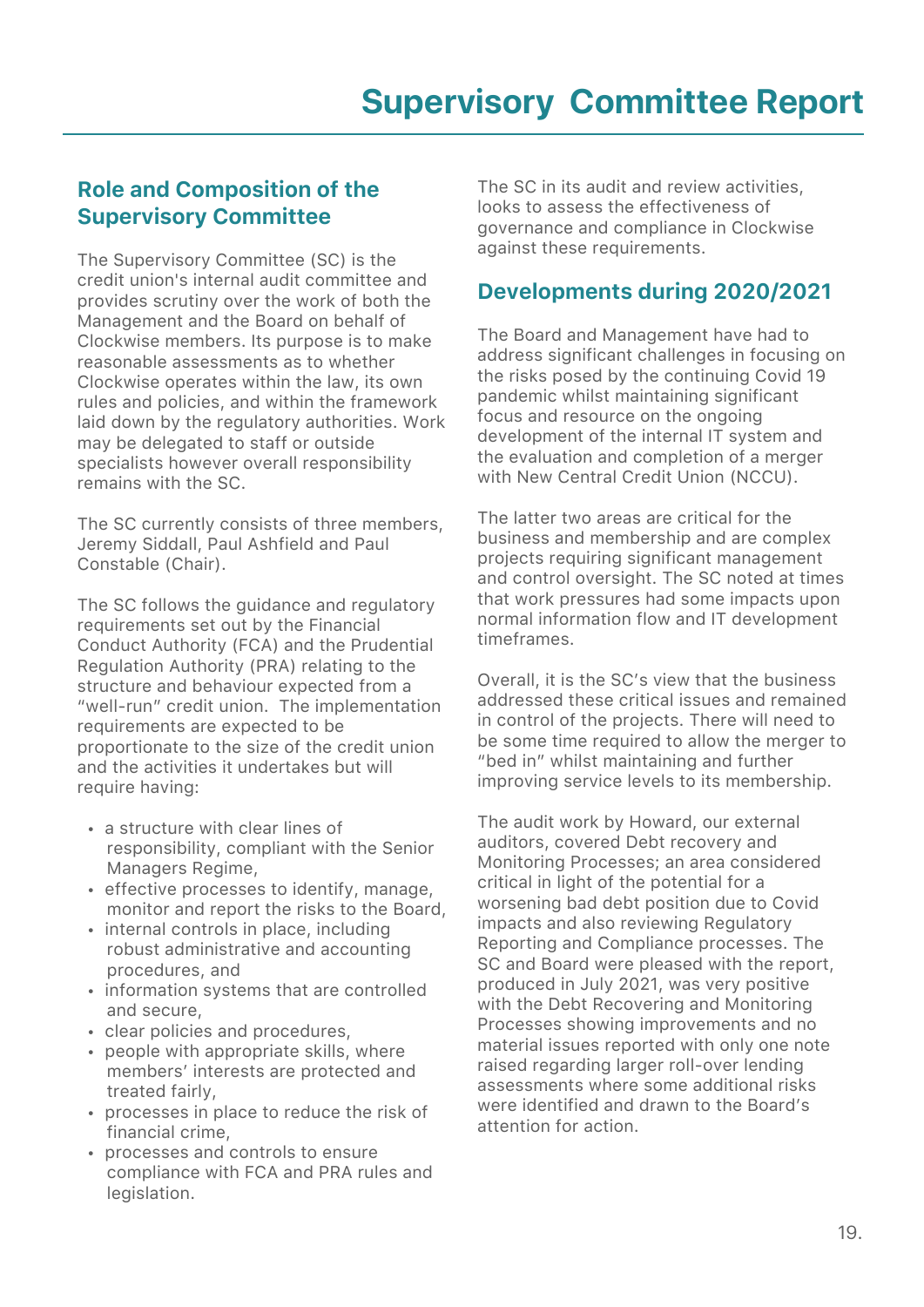# **Supervisory Committee Report**

With regards to the Regulatory Reporting and Compliance area the auditors commented that the current processes and approach were amongst the best that they had seen for an organisation of comparative size. Both the auditors and the SC thank the staff and management for their help and assistance, the results of which were very reassuring and reflect well on Management and the Board.

Clockwise has continued to deliver its services to the membership successfully utilising its on-line platforms and delivery systems and has maintained a very strong set of financials during a potentially challenging time. Again, the SC note that the Board maintain a very timely and stringent approach to reporting and controlling the financial risks to the business.

The Annual strategy meeting was able to proceed and was attended by Board, Management and SC membership and included NCCU members. Clockwise remains very forward looking in its planning processes and maintains a strong membership benefit ethos.

### Specific Committee Activities

The SC with the support of the Board and Management has commissioned external audit review activities and additionally, commissioned a Board and Supervisory Committee review exercise via an external specialist company.

The intention in undertaking the latter is to seek independent assessments of current and future preparedness for managing the larger and more complex business environment that will inevitably arise from planned expansion and growth. This will help with maintaining an effective community service ethos and protecting the interests of a growing membership. With increasing regulation and monitoring by the FCA and PRA and growth in size and complexity the Board, Management, and SC structures will need to adapt.



Demands on recruitment planning and the need for specific specialist roles and, or structures will become greater and will require proactive planning, assessment and implementation. This piece of work is just one of the critical steps which will form an essential part of Clockwise's strategic development planning and reflects the Board's commitment to future proofing the business.

During the financial year the SC has maintained a detailed record of its actions and activities for the year. This includes minutes of its meetings and the records of its review activities. Members have attended key committee meetings and held regular meetings to discuss actions and activities and provided verbal and written reports to the Board. The SC have based their approach upon the governance activities and recommendations set out in the PRA and FCA guidance.

### **Summary**

The SC are very confident that the Board is taking a robust approach to its roles and on behalf of the membership would like to thank all concerned for their energy and commitment.

As chair I would also like to thank both Paul and Jeremy for their hard work and commitment in supporting the SC and also give notice that I shall be stepping down from the role by spring of 2022 as my wife and I will be retiring to Shropshire.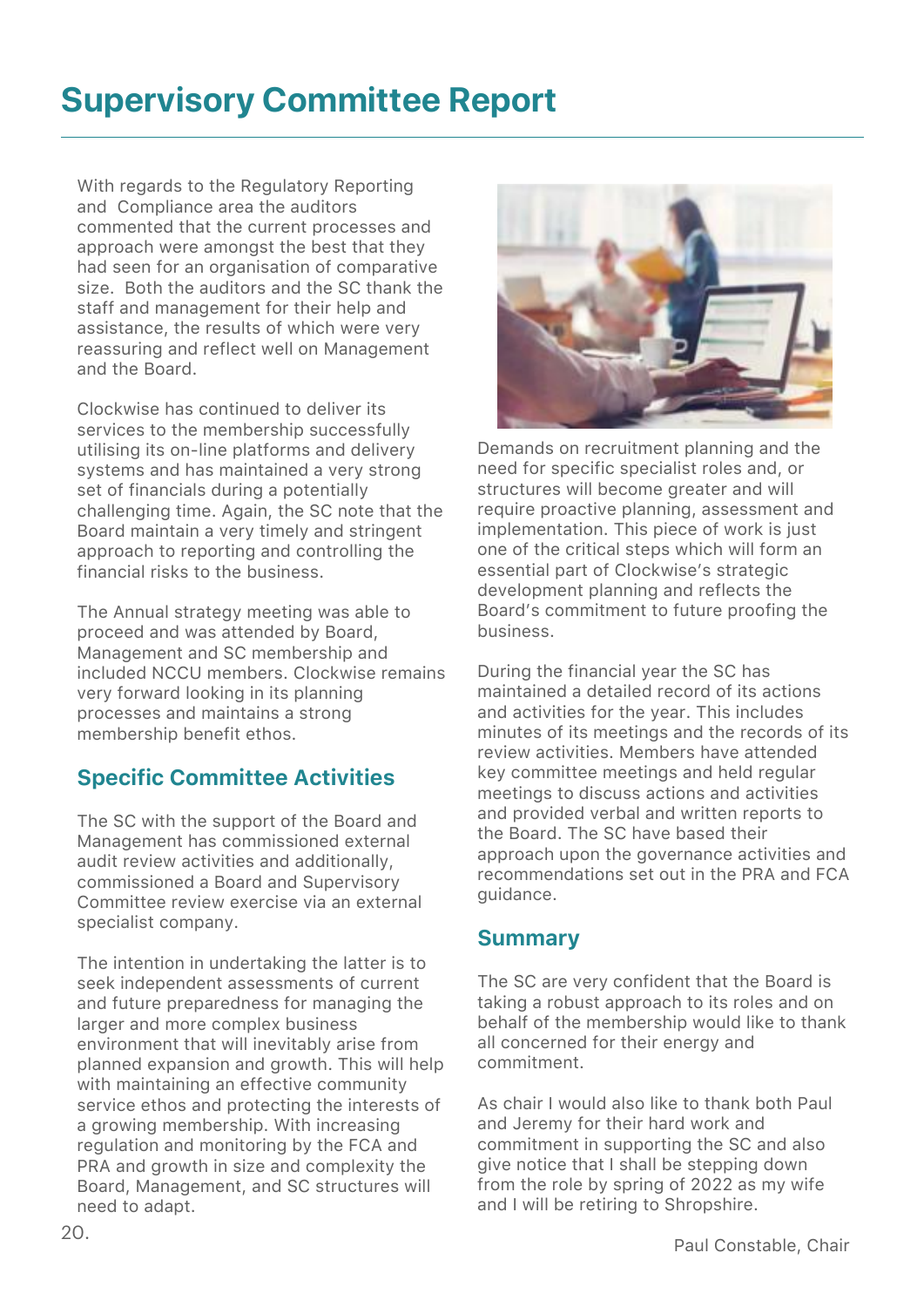It's hard to believe 30 years have passed since we opened our doors at Highfields Community Credit Union. The timeline over the next pages highlights our journey from then to where we are today. However, we think we deserve a little bit of a look down memory lane.

### Humble Beginnings

Clockwise came into existence in January 1992 as Highfields Community Credit Union. The membership of any credit union is defined by a 'common bond', and are extremely restrictive. Ours was, 'anyone with an association with one of the four churches in Highfields! Unsurprisingly, at our fifth birthday, we had only managed to grow to 270 members, a loan book of £63,600 and members' savings of £69,025.

Today our common bond covers anyone who lives or works in the area delineated on the map below with a potential membership of over 2.5 million. We have a long way to go, but what an opportunity!





#### Pivotal Moments

Two pivotal moments in our history occurred when we moved to city centre premises. The first in 2005, when we moved from the church where we began, to an office in Pocklington's Walk, purchased, and renovated for us by a very generous benefactor, who wanted to support our mission. This led to a huge spike in membership. We quickly outgrew this office in 2020 when we purchased our current premises on the corner of St. Nicholas Place.

We have changed hugely since 1992 but one thing has not changed - our commitment to provide ethical, affordable products and services to our members. The motivation behind the creation of the credit union back in the early 90's was as part of an antipoverty strategy to support people struggling financially. Sadly, that need is even greater now and it is likely the economic prospect, with the cost of living set to rise, for many will continue to worsen.

Over the coming weeks and months, there will be other events and activities marking our anniversary and the retirement of Fr. John Lally, our founder member. Without his early belief in the need for a credit union and his passion and enthusiasm to start one, we would not be here today.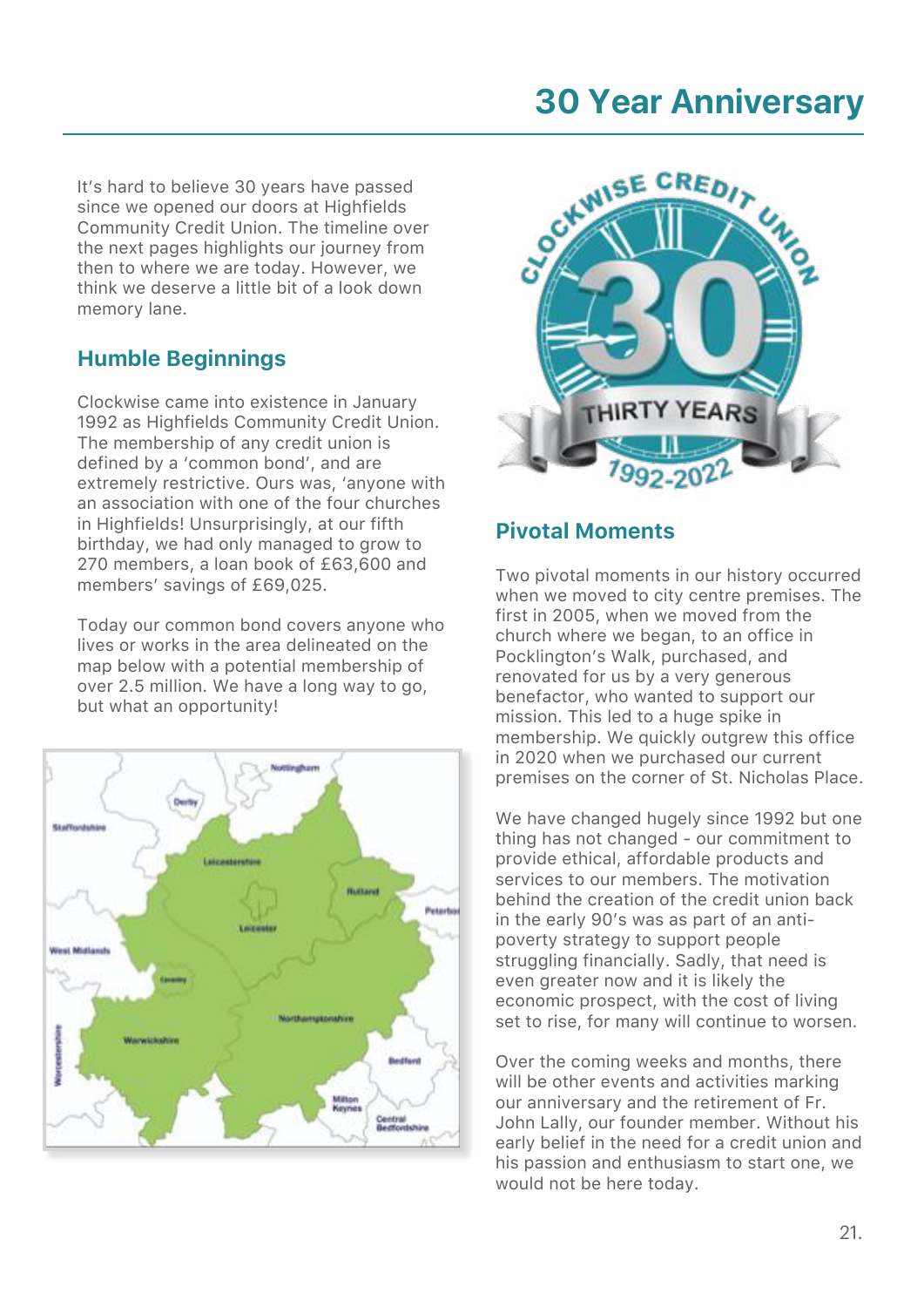We are thrilled to be celebrating our 30th anniversary. Let's take a look at some of the highlights of the last 30 years…



Our 5 year celebration



Office at the Sacred Heart Parish Club Present Day at 1 St. Nicholas Place









Our Pocklington's Walk office **Inside our head office branch now**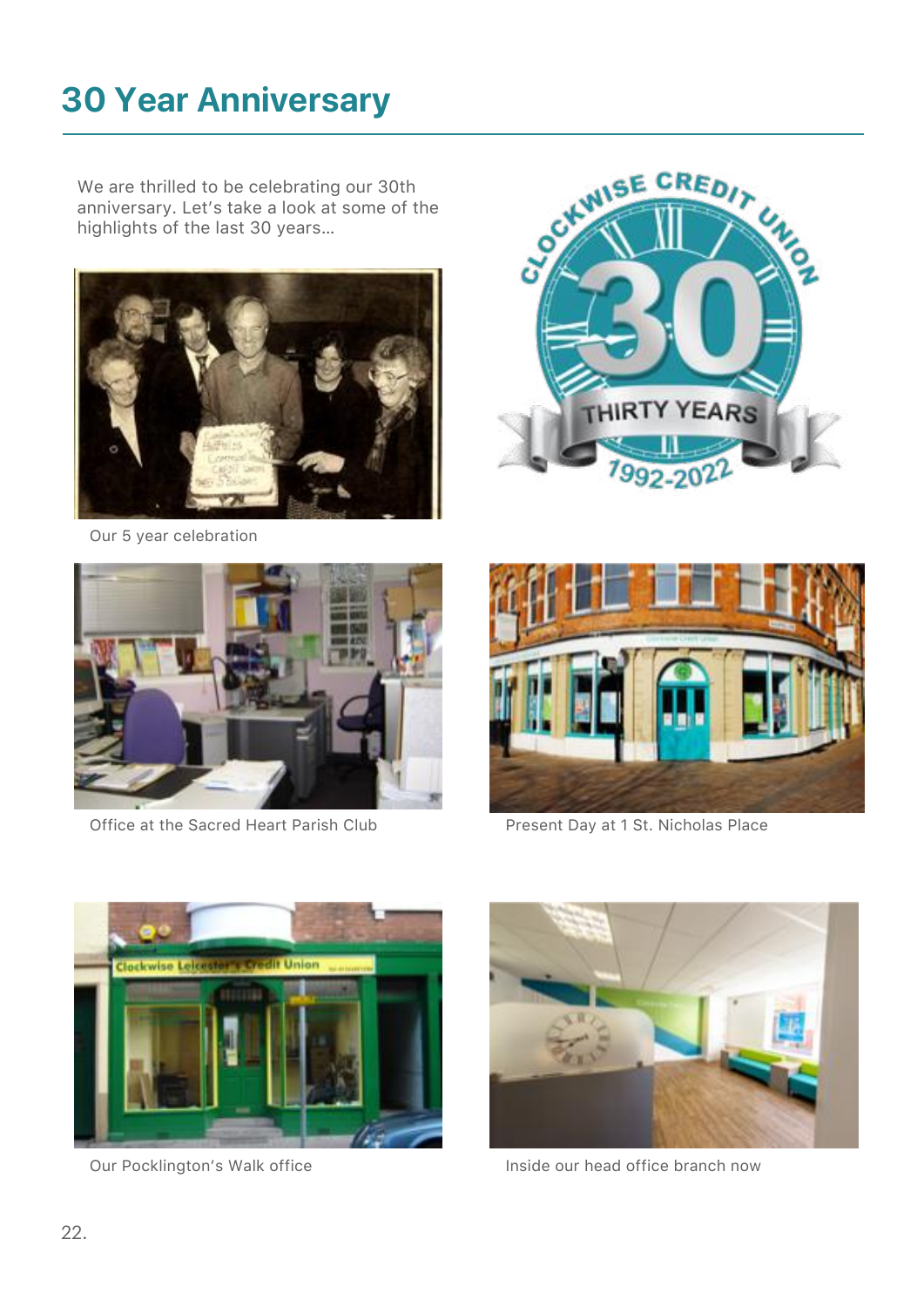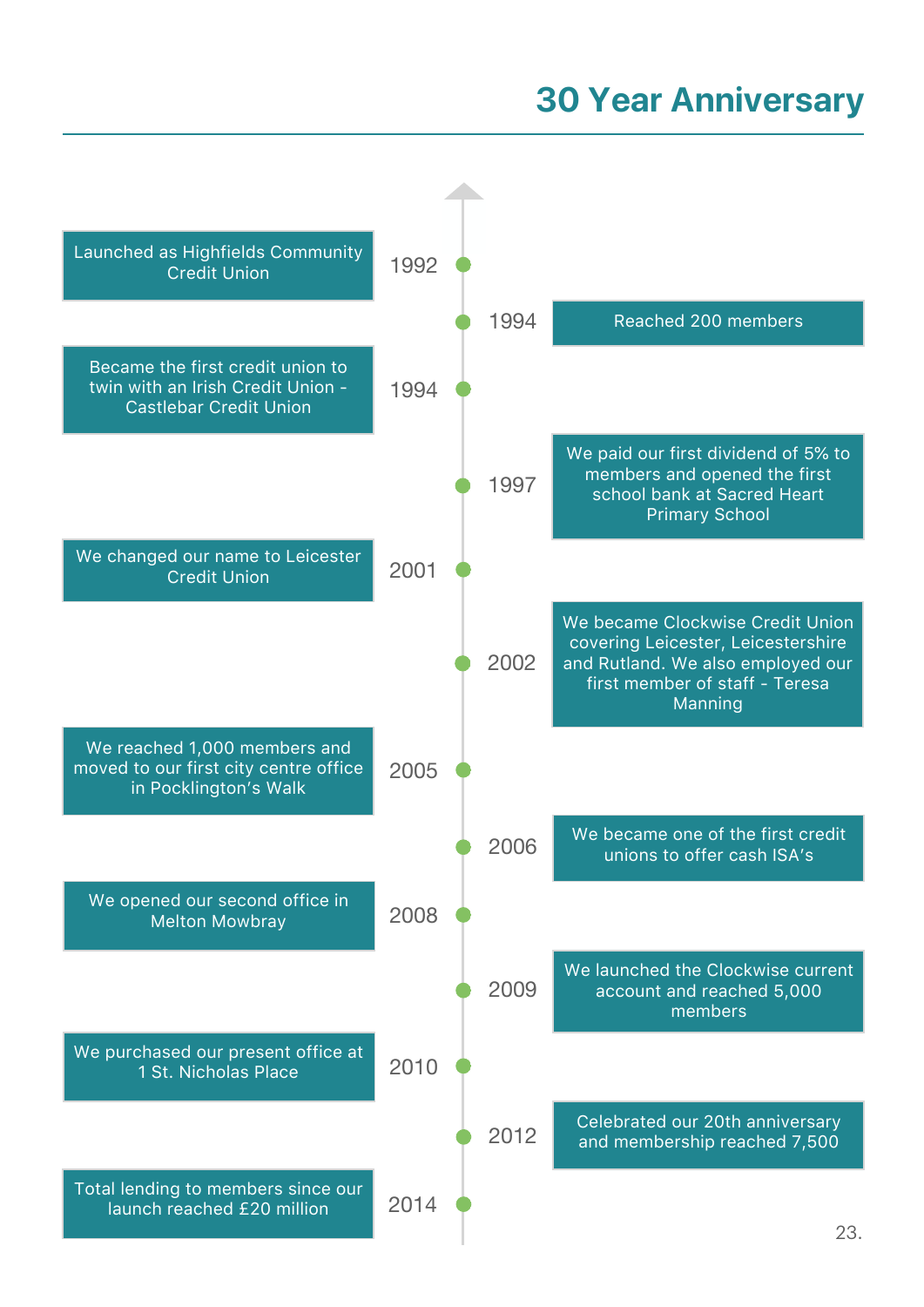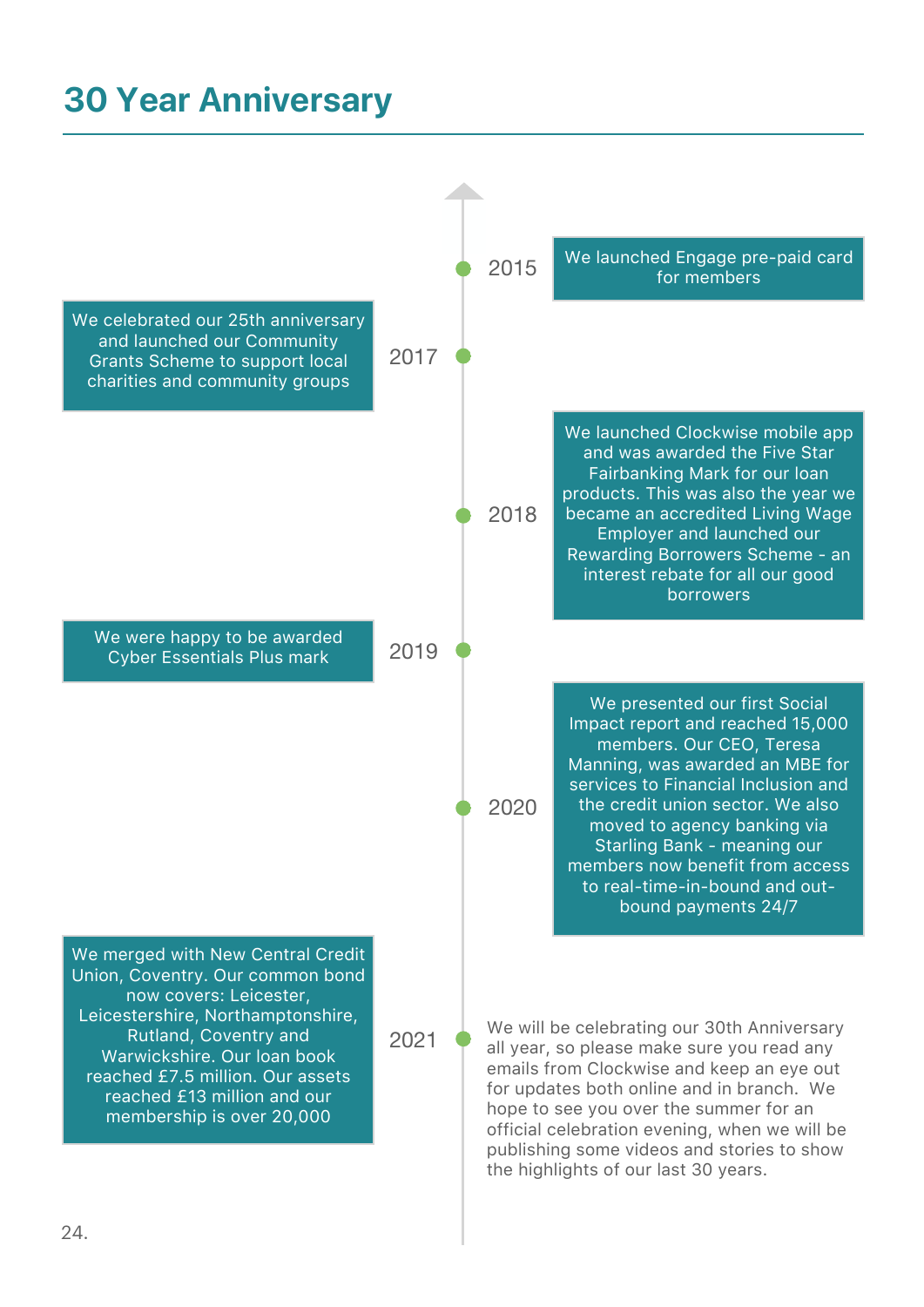# **Community Grants**

When you save or borrow with Clockwise, your money is invested back into the local community. Clockwise operates a Community Grant Scheme that awards local groups and individuals grants for a whole range of items that ultimately benefit the community the group/ individual works to serve.

If anyone is aware of a group or project that might need a little extra support, please contact us. Remember, they can be based anywhere across our common bond. So groups from Coventry, Warwickshire and Northamptonshire can apply, as well as Leicestershire.

In late 2021, Clockwise Credit Union awarded two community grants in Leicestershire.



### New Parks Community Hub

The first was to the New Parks Community Hub based in St. Oswalds Road, Leicester. Team Hub have a range of activities for the whole community, including sports, crafts, coffee mornings, bingo sessions and a youth group. Joe from Clockwise went down to the Community Hub to present the cheque to Jo Randall.





Jo from New Parks Community Hub, said:

The money that has been donated will be used for our adult 'Chatterbox' session - Chatterbox is for people who have been socially isolated, especially during the pandemic. We're able to get them all together for some coffee mornings and we've started to do some crafts.  $\epsilon$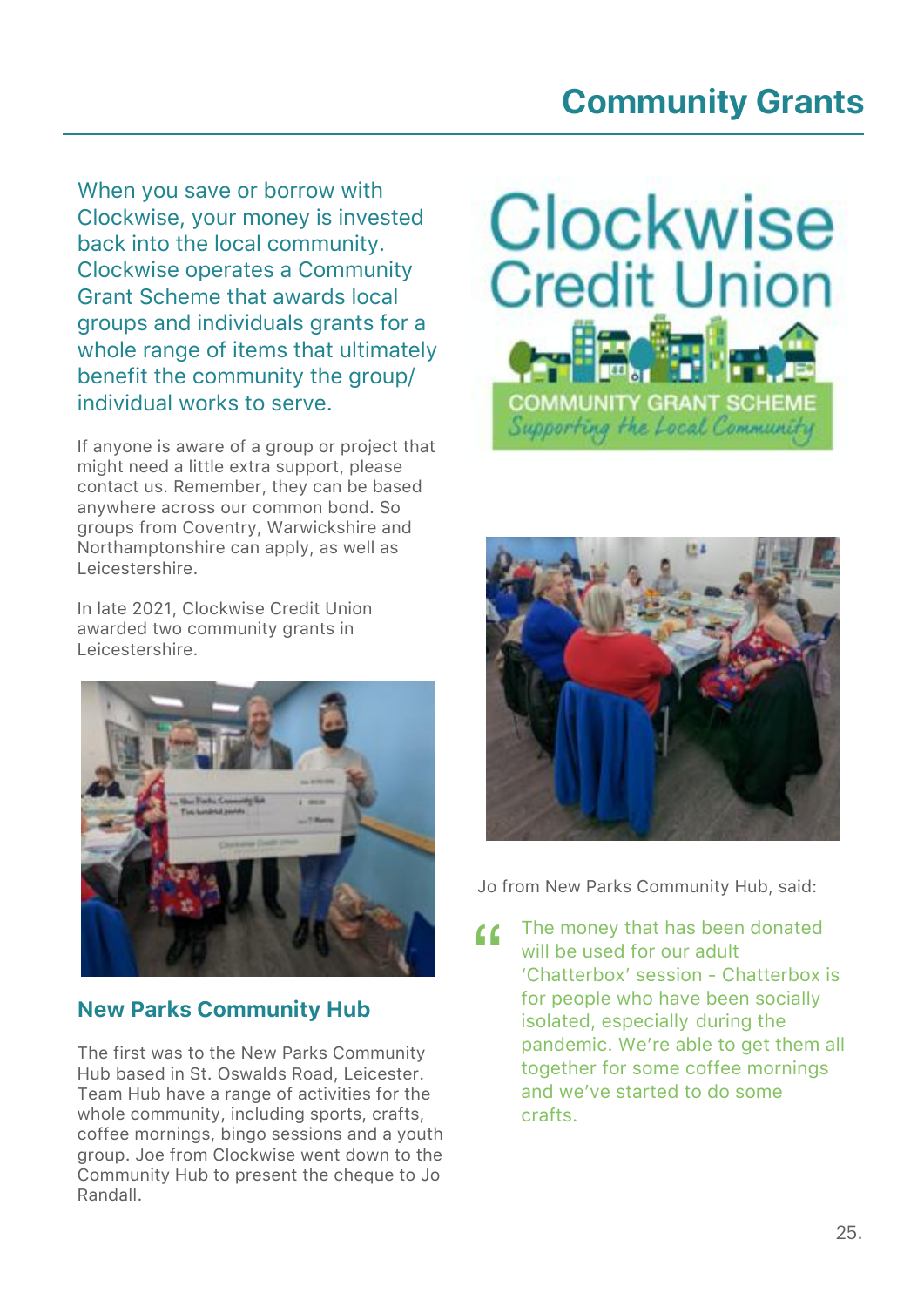# **Community Grants**

### E2 Community Hub

Based in Home Farm, Leicester, E2 was first created in 2005 as Cooke e-learning Foundation to help disadvantaged communities in Leicester to overcome some of their barriers to digital inclusion. Now trading as E2/e2online, their services include information and formal community education, work with young people, research, and community development as well as computer sales, repairs and recycling activities.

Martin Buchanan, CEO said:

We're grateful to Clockwise Credit Union for the money they've given us. A large proportion will be used to keep our youth sessions going in the New Year, which is absolutely amazing. The remainder will be used for our food bank, to make sure that continues. This is absolutely fantastic and we're very grateful.  $\epsilon$ 

You can learn more about Clockwise Community Grant Scheme and read about some of our successful grants on our website.

To apply for the grant the group or individual need to set us a letter outlining what they do in the community, what they need the funds for and the difference this would make to the local community. We may ask for further details following your application.



If you would like to apply, please write to:

### Teresa Manning **CEO**

 Clockwise Credit Union 1 St. Nicholas Place Leicester LE1 1LB

We usually respond within one month.